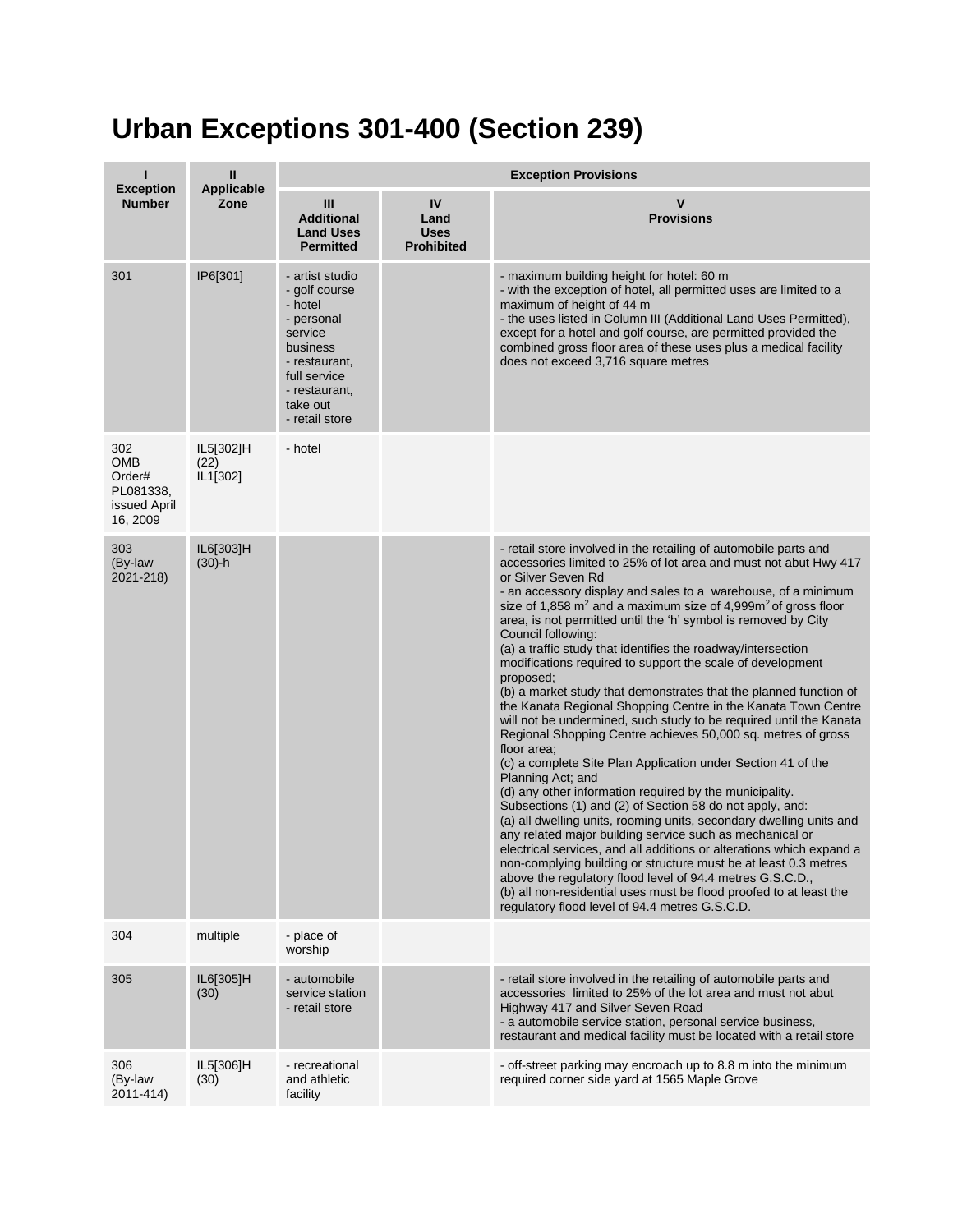| <b>Exception</b>                                    | Ш<br><b>Applicable</b> | <b>Exception Provisions</b>                                                                                                                                                                             |                                                                                                                          |                                                                                                                                                                                                                                                                                                                                                                                                                                                                                                                                                                                                                                                                                                                                                                                                                                                                                                                                                                                                                                                                                                                                                                                                                                                                                                                                                                                                                                                                                                                                                                                                                                                                                                                                  |  |
|-----------------------------------------------------|------------------------|---------------------------------------------------------------------------------------------------------------------------------------------------------------------------------------------------------|--------------------------------------------------------------------------------------------------------------------------|----------------------------------------------------------------------------------------------------------------------------------------------------------------------------------------------------------------------------------------------------------------------------------------------------------------------------------------------------------------------------------------------------------------------------------------------------------------------------------------------------------------------------------------------------------------------------------------------------------------------------------------------------------------------------------------------------------------------------------------------------------------------------------------------------------------------------------------------------------------------------------------------------------------------------------------------------------------------------------------------------------------------------------------------------------------------------------------------------------------------------------------------------------------------------------------------------------------------------------------------------------------------------------------------------------------------------------------------------------------------------------------------------------------------------------------------------------------------------------------------------------------------------------------------------------------------------------------------------------------------------------------------------------------------------------------------------------------------------------|--|
| <b>Number</b>                                       | Zone                   | Ш<br><b>Additional</b><br><b>Land Uses</b><br><b>Permitted</b>                                                                                                                                          | IV<br>Land<br><b>Uses</b><br><b>Prohibited</b>                                                                           | $\mathsf{v}$<br><b>Provisions</b>                                                                                                                                                                                                                                                                                                                                                                                                                                                                                                                                                                                                                                                                                                                                                                                                                                                                                                                                                                                                                                                                                                                                                                                                                                                                                                                                                                                                                                                                                                                                                                                                                                                                                                |  |
| 307<br>(By-law<br>2010-307)                         | IL7[307]-h             | - storage yard<br>limited to the<br>storage of<br>road<br>maintenance<br>equipment and<br>materials                                                                                                     |                                                                                                                          | - all yards must be 6 m<br>- restaurant take-out limited to 1,393 m2<br>- for an automobile dealership, automobile rental establishment<br>or automobile service station, up to 12 new cars offered for sale<br>or rent may be parked and featured in the front or corner side<br>yard provided they are not closer than 0.6 m to the property line<br>-the required corner side yard for an automobile dealership<br>located north of Campeau Drive must be 6 m south of the main<br>vehicle entrance off of Campeau Drive<br>- restaurant permitted only within a building containing one of<br>other permitted uses in the zone<br>- storage yard limited to the storage of road maintenance<br>equipment and materials may be located only on the lands at the<br>north west corner of Goulbourn Forced Road and Highway 417<br>-the holding symbol applies only to the development of a retail<br>store as described in clause 204(7)(d), which development is<br>prohibited until the holding symbol is lifted<br>-the holding symbol may only be lifted after the submission and<br>approval of the following:<br>i) a traffic study that identifies the roadway/intersection<br>modifications required to support the scale of development<br>proposed.<br>ii) a market study that demonstrates that the planned function of<br>the Kanata Regional Shopping Centre in the Kanata Town Centre<br>will not be underminded, such study to be required until the<br>Kanata Regional Shopping Centre achieves a gross floor area of<br>50,000 square metres,<br>iii) a complete site plan control application under Section 41 of<br>the Planning Act; 1990, and<br>iv) any other information required by the City of Ottawa |  |
| 308<br>(By-law<br>2011-151)<br>(By-law<br>2010-231) | IL[308]                | - place of<br>worship<br>- school                                                                                                                                                                       | - all uses in<br>subsection<br>203(2) except:<br>- restaurant, take<br>out<br>- recreational<br>and athletic<br>facility |                                                                                                                                                                                                                                                                                                                                                                                                                                                                                                                                                                                                                                                                                                                                                                                                                                                                                                                                                                                                                                                                                                                                                                                                                                                                                                                                                                                                                                                                                                                                                                                                                                                                                                                                  |  |
| 309                                                 | I1A[309]<br>H(12)      | - apartment<br>dwelling, low<br>rise                                                                                                                                                                    |                                                                                                                          | - minimum rear yard setback of 0 metres for support columns and<br>3.6 metres for remainder of main building<br>- minimum interior side yard setback of 0.2 metres<br>- minimum front yard setback of 3.4 metres<br>- minimum of 232 square metres of gross floor area must be<br>provided as indoor amenity area                                                                                                                                                                                                                                                                                                                                                                                                                                                                                                                                                                                                                                                                                                                                                                                                                                                                                                                                                                                                                                                                                                                                                                                                                                                                                                                                                                                                                |  |
| 310<br>(By-law<br>2009-302)                         | multiple               | - cemetery<br>- community<br>centre<br>- community<br>health and<br>resource<br>centre<br>- court house<br>- retirement<br>home<br>- place of<br>worship and<br>dwelling unit<br>- emergency<br>service |                                                                                                                          | - holding symbol which applies only to the additional permitted<br>uses may only be removed upon completion of the secondary<br>planning process<br>- in case of municipal service centre, no parking is required but if<br>parking is provided parking must be located in garage, carport or<br>any open space on the lot<br>- in case of a storage yard limited to a municipal yard:<br>a) yard must be wholly or partly within completely enclosed<br>building, and use must not become obnoxious, offensive or<br>dangerous by reason of presence or emission of odour, dust,<br>smoke, noise, gas fumes, vibrations, radiation, refuse matter or<br>water carried waste<br>b) any operation, except employee parking, carried on outside<br>building must be completely enclosed by opaque or translucent<br>screen having height of not less than 1.8 m, and such exterior                                                                                                                                                                                                                                                                                                                                                                                                                                                                                                                                                                                                                                                                                                                                                                                                                                                 |  |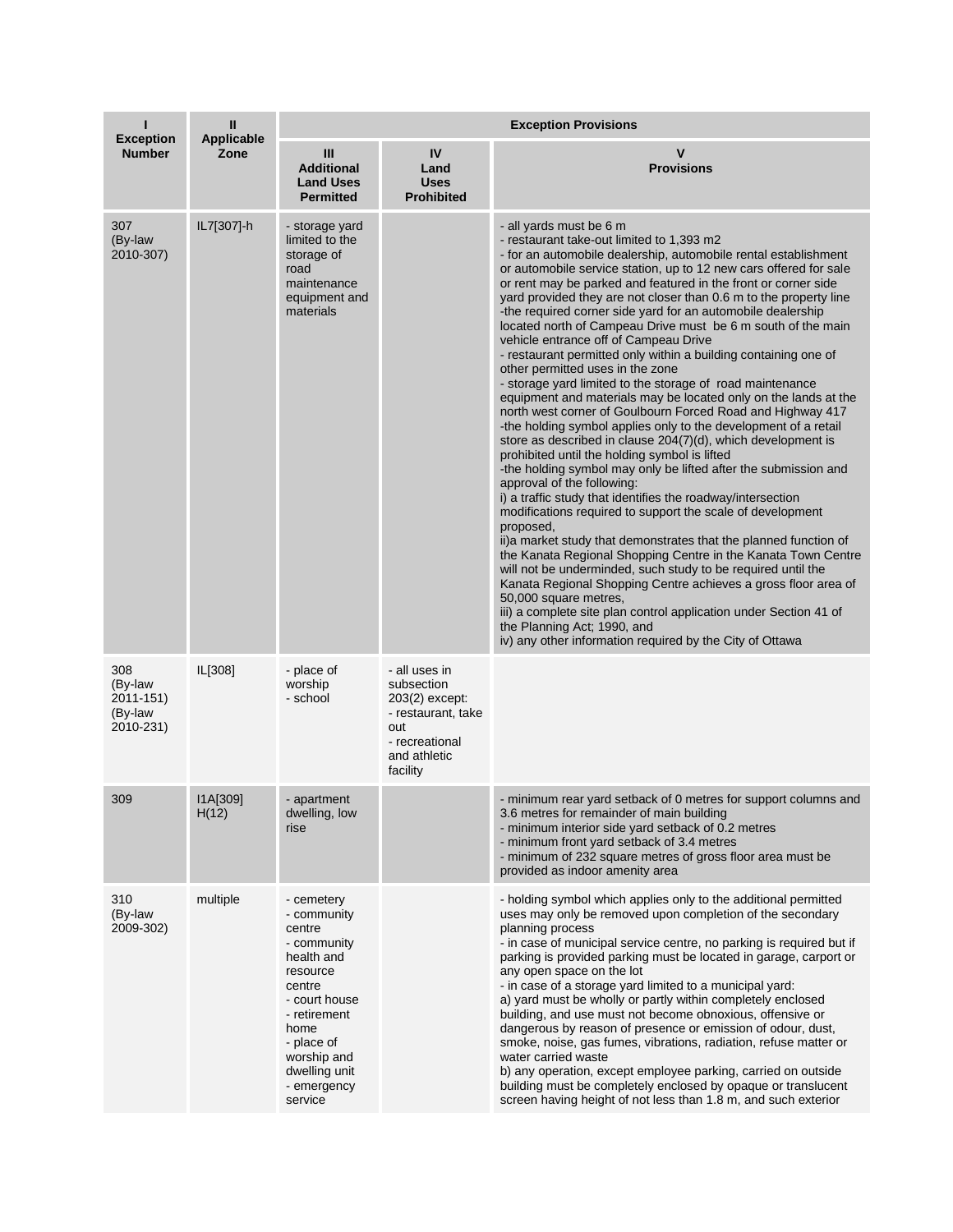|                                   | $\mathbf{II}$                   | <b>Exception Provisions</b>                                                                                                                                                                                                                                                                                                                                                      |                                                |                                                                                                                                                                                                                                                                                                                                                                                                                                                                                                                                                                                                                                                                                                                                                                                                                                                                                                |  |  |
|-----------------------------------|---------------------------------|----------------------------------------------------------------------------------------------------------------------------------------------------------------------------------------------------------------------------------------------------------------------------------------------------------------------------------------------------------------------------------|------------------------------------------------|------------------------------------------------------------------------------------------------------------------------------------------------------------------------------------------------------------------------------------------------------------------------------------------------------------------------------------------------------------------------------------------------------------------------------------------------------------------------------------------------------------------------------------------------------------------------------------------------------------------------------------------------------------------------------------------------------------------------------------------------------------------------------------------------------------------------------------------------------------------------------------------------|--|--|
| <b>Exception</b><br><b>Number</b> | Applicable<br>Zone              | III<br><b>Additional</b><br><b>Land Uses</b><br><b>Permitted</b>                                                                                                                                                                                                                                                                                                                 | IV<br>Land<br><b>Uses</b><br><b>Prohibited</b> | $\mathbf v$<br><b>Provisions</b>                                                                                                                                                                                                                                                                                                                                                                                                                                                                                                                                                                                                                                                                                                                                                                                                                                                               |  |  |
|                                   |                                 | - residential<br>care facility<br>-hospital and<br>ancillary<br>dwelling units<br>- correctional<br>facility<br>- municipal<br>service centre<br>- storage yard<br>limited to a<br>municipal yard<br>- recreational<br>and athletic<br>facility<br>- school<br>- post<br>secondary<br>educational<br>institution and<br>ancillary<br>dwelling units<br>- utility<br>installation |                                                | operations must not be carried on in that part of front yard<br>situated between main wall of building and front lot line<br>- in case of a utility installation, no goods, materials or equipment<br>may be stored in open, and no operations may be carried on<br>which cause dust, smoke, noise or odour likely to be offensive to<br>persons                                                                                                                                                                                                                                                                                                                                                                                                                                                                                                                                               |  |  |
| 311                               | O1L[311]<br>L1[311]<br>O1C[311] | - community<br>centre                                                                                                                                                                                                                                                                                                                                                            |                                                |                                                                                                                                                                                                                                                                                                                                                                                                                                                                                                                                                                                                                                                                                                                                                                                                                                                                                                |  |  |
| 312                               | O1D[312]                        |                                                                                                                                                                                                                                                                                                                                                                                  |                                                | - maximum permitted lot coverage of 45%                                                                                                                                                                                                                                                                                                                                                                                                                                                                                                                                                                                                                                                                                                                                                                                                                                                        |  |  |
| 313                               | O1[313] S<br>216<br>O1[313]     | - accessory<br>use to a<br>permitted use<br>on land<br>immediately<br>abutting an O1<br>zone<br>- parking lot<br>and right-of-<br>way providing<br>access to the<br>parking lot is<br>permitted at<br>599 Smyth<br>Road                                                                                                                                                          |                                                | - accessory use listed in Column III (Additional Land Uses<br>Permitted) is permitted in a O1 zone provided that:<br>a) use must be accessory to a use located on an abutting<br>property in an abutting zone;<br>b) use must be wholly contained within a radius of 120 metres<br>from the abutting property to which that use is accessory;<br>c) use must comply with the regulations in this by-law for the<br>abutting zone as though that use were an accessory use to the<br>permitted use on the abutting property and<br>d) no permanent building is allowed under these provisions<br>- despite the above provisions an underground parking garage is<br>permitted as shown on Schedule 216<br>- parking spaces provided within Area A on Schedule 144 may be<br>used to fulfill parking requirements for development occurring<br>subsequent to February 29, 2004 at 501 Smyth Road |  |  |
| 314                               | I1A[314]<br>H(13.8)             |                                                                                                                                                                                                                                                                                                                                                                                  |                                                | - minimum 143 parking spaces must be provided<br>- maximum height of 13.8 m from base elevation of 60.9 m above<br>sea level                                                                                                                                                                                                                                                                                                                                                                                                                                                                                                                                                                                                                                                                                                                                                                   |  |  |
| 315                               | I1A[315]                        |                                                                                                                                                                                                                                                                                                                                                                                  |                                                | - vehicular access permitted between Richmond Road and<br>adjacent 11 zone                                                                                                                                                                                                                                                                                                                                                                                                                                                                                                                                                                                                                                                                                                                                                                                                                     |  |  |
| 316<br>(By-law<br>2009-302)       | multiple                        | - building or<br>use operated<br>by the City of<br>Ottawa, the<br>Government of<br>Canada, the<br>Province of<br>Ontario, or any                                                                                                                                                                                                                                                 |                                                | - the "h" suffix which applies only to the additional permitted uses<br>may only be removed upon completion of and approval under a<br>secondary planning process                                                                                                                                                                                                                                                                                                                                                                                                                                                                                                                                                                                                                                                                                                                              |  |  |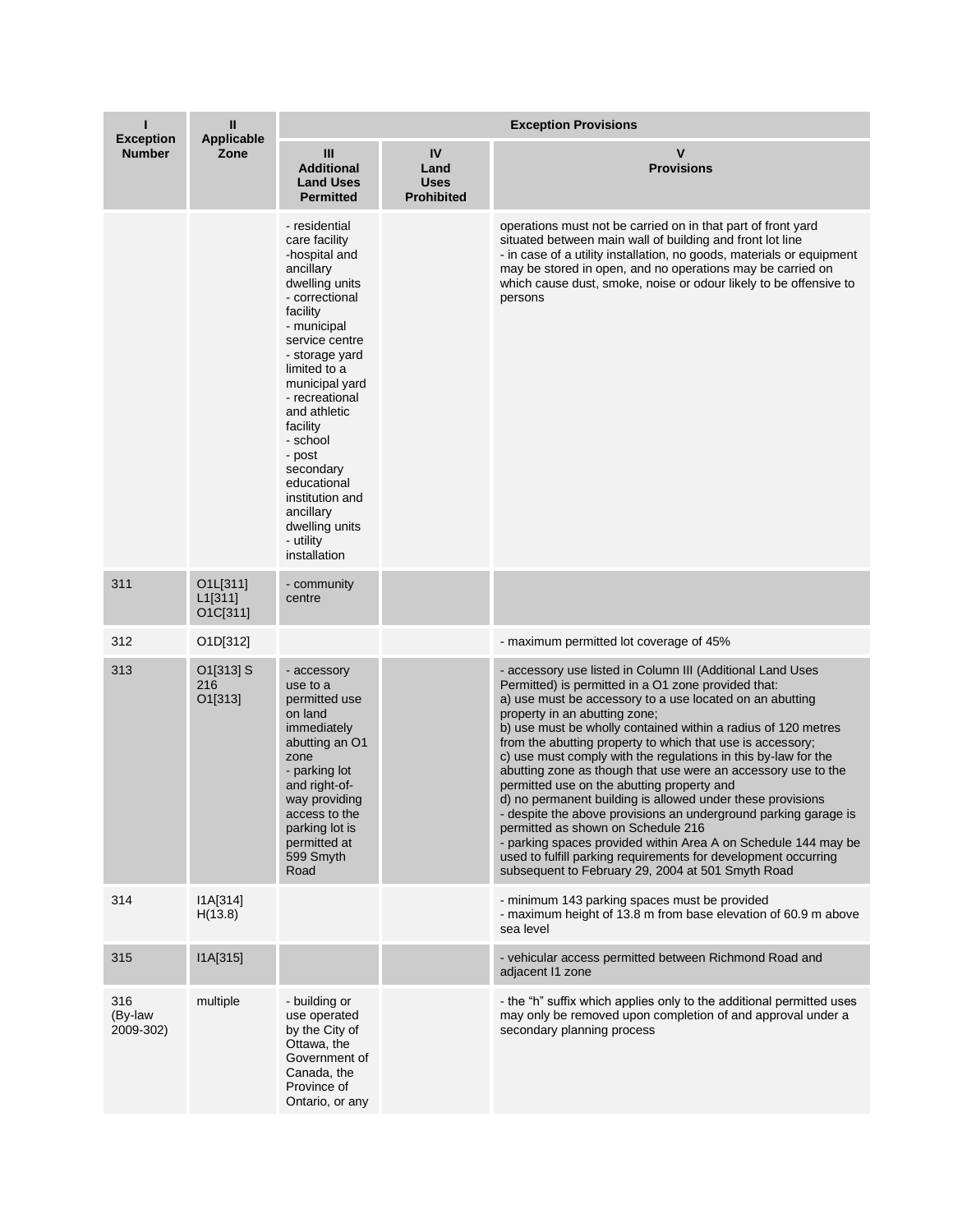|                                   | Ш                            | <b>Exception Provisions</b>                                                                                                                                                                        |                                                |                                                                                                                                                                                                                                          |  |
|-----------------------------------|------------------------------|----------------------------------------------------------------------------------------------------------------------------------------------------------------------------------------------------|------------------------------------------------|------------------------------------------------------------------------------------------------------------------------------------------------------------------------------------------------------------------------------------------|--|
| <b>Exception</b><br><b>Number</b> | <b>Applicable</b><br>Zone    | III<br><b>Additional</b><br><b>Land Uses</b><br><b>Permitted</b>                                                                                                                                   | IV<br>Land<br><b>Uses</b><br><b>Prohibited</b> | $\mathsf{V}$<br><b>Provisions</b>                                                                                                                                                                                                        |  |
|                                   |                              | agency thereof<br>- airport<br>- community<br>health and<br>resource<br>centre<br>- diplomatic<br>mission<br>- municipal<br>service centre<br>- park<br>- parking lot<br>- utility<br>installation |                                                |                                                                                                                                                                                                                                          |  |
| 317                               | O1C[317]                     |                                                                                                                                                                                                    |                                                | - the entire R3N[499] and this zone are deemed to be one lot for<br>zoning purposes                                                                                                                                                      |  |
| 318                               | O1[318]                      | - parking lot<br>- parking<br>garage<br>- accessory<br>use as detailed<br>in exception<br>$[313]$                                                                                                  |                                                |                                                                                                                                                                                                                                          |  |
| 319                               | L1[319]                      |                                                                                                                                                                                                    |                                                | - no parking spaces are required<br>- the yard setback abutting Ravenhill Avenue must be at least 2.2<br>m                                                                                                                               |  |
| 320                               | L <sub>2</sub> [320] S<br>96 |                                                                                                                                                                                                    |                                                | - parking spaces may be located as per Area A in Schedule 96                                                                                                                                                                             |  |
| 321                               | O1[321]<br>L3[321]           |                                                                                                                                                                                                    |                                                | - maximum permitted lot coverage of 75%                                                                                                                                                                                                  |  |
| 322<br>(By-law<br>$2017 - 17$     | IA[322]                      | - parking on<br>place of<br>worship site<br>pursuant to<br>Section 86                                                                                                                              |                                                | -Up to 100 vehicular parking spaces within the existing parking lot<br>may be used as non-accessory parking associated with<br>construction at 127 Presland Road for a temporary period of<br>three years beginning on January 25, 2017. |  |
| 323                               | O1L[323]                     |                                                                                                                                                                                                    |                                                | - utility installation not to exceed 7.3 m in height                                                                                                                                                                                     |  |
| 324                               | I1A[324]                     |                                                                                                                                                                                                    |                                                | - up to 60% of the required parking for a place of worship on the<br>lot need not have direct access to a public street                                                                                                                  |  |
| 325                               | L1[325]<br>I1A[325]          | - instructional<br>facility                                                                                                                                                                        |                                                | - minimum setback from the east property line of 21 m for<br>building higher than 10.5 m<br>- minimum setback of 7.5 m from property line for building of 10.5<br>m or less in height                                                    |  |
| 326                               | L1[326]                      | - surface<br>parking lot for<br>Ottawa Civic<br>Hospital                                                                                                                                           |                                                |                                                                                                                                                                                                                                          |  |
| 327                               | O1L[327]<br>O1H[327]         | - marine facility<br>- recreational<br>and athletic<br>facility limited<br>to a boat club                                                                                                          |                                                | - required parking for all uses located in the O1L[327] zone is<br>permitted anywhere in this exception zone                                                                                                                             |  |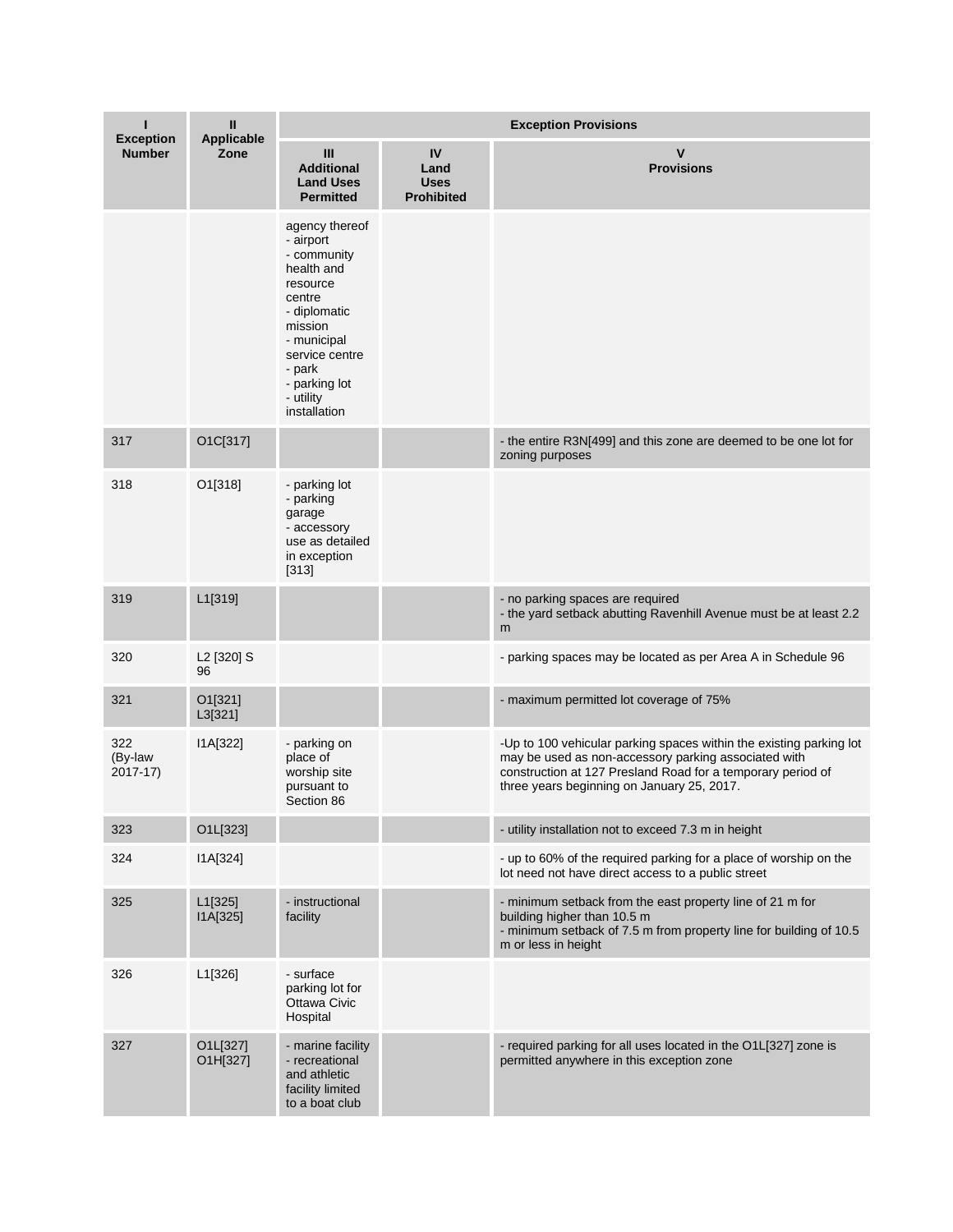| <b>Exception</b>                                                           | Ш<br>Applicable | <b>Exception Provisions</b>                                                                                                                                                                                                                                                                                                                                                                                                                                                                                                                                                                                                                                                                                                                 |                                                |                                                                                                                                                                                                                                                                                                                                                                                                                                                                                                                                                                                                                                                                                                                                                                                                                                                                                                                                                                                                                                                                                                                                  |  |  |
|----------------------------------------------------------------------------|-----------------|---------------------------------------------------------------------------------------------------------------------------------------------------------------------------------------------------------------------------------------------------------------------------------------------------------------------------------------------------------------------------------------------------------------------------------------------------------------------------------------------------------------------------------------------------------------------------------------------------------------------------------------------------------------------------------------------------------------------------------------------|------------------------------------------------|----------------------------------------------------------------------------------------------------------------------------------------------------------------------------------------------------------------------------------------------------------------------------------------------------------------------------------------------------------------------------------------------------------------------------------------------------------------------------------------------------------------------------------------------------------------------------------------------------------------------------------------------------------------------------------------------------------------------------------------------------------------------------------------------------------------------------------------------------------------------------------------------------------------------------------------------------------------------------------------------------------------------------------------------------------------------------------------------------------------------------------|--|--|
| <b>Number</b>                                                              | Zone            | Ш<br><b>Additional</b><br><b>Land Uses</b><br><b>Permitted</b>                                                                                                                                                                                                                                                                                                                                                                                                                                                                                                                                                                                                                                                                              | IV<br>Land<br><b>Uses</b><br><b>Prohibited</b> | $\mathbf v$<br><b>Provisions</b>                                                                                                                                                                                                                                                                                                                                                                                                                                                                                                                                                                                                                                                                                                                                                                                                                                                                                                                                                                                                                                                                                                 |  |  |
|                                                                            |                 | - restaurant,<br>full service<br>- retail store                                                                                                                                                                                                                                                                                                                                                                                                                                                                                                                                                                                                                                                                                             |                                                |                                                                                                                                                                                                                                                                                                                                                                                                                                                                                                                                                                                                                                                                                                                                                                                                                                                                                                                                                                                                                                                                                                                                  |  |  |
| 328                                                                        | I1A[328]        |                                                                                                                                                                                                                                                                                                                                                                                                                                                                                                                                                                                                                                                                                                                                             |                                                | - an addition is permitted with an interior side yard setback of<br>1.8 <sub>m</sub>                                                                                                                                                                                                                                                                                                                                                                                                                                                                                                                                                                                                                                                                                                                                                                                                                                                                                                                                                                                                                                             |  |  |
| 329<br>(By-law<br>2019-41)<br>(By-law<br>2017-302)<br>(By-law<br>2015-190) | O1L[329] -h     | - agricultural<br>use<br>-animal care<br>establishment<br>- animal<br>hospital<br>- automobile<br>body shop<br>- automobile<br>dealership<br>- automobile<br>service station<br>- bank<br>-broadcasting<br>studio<br>- community<br>centre<br>- emergency<br>service<br>- heavy<br>industrial use<br>- kennel<br>- light industrial<br>use<br>- municipal<br>service centre<br>-payday loan<br>establishment<br>- park<br>-parking<br>garage<br>- parking lot<br>-personal<br>brewing facility<br>- personal<br>service<br>business<br>- production<br>studio<br>- recreational<br>and athletic<br>facility<br>- research and<br>development<br>centre<br>- restaurant<br>- storage yard<br>- truck<br>transport<br>terminal<br>- warehouse |                                                | - the "h" suffix which applies only to the additional permitted uses<br>may only be removed upon completion of and approval under a<br>secondary planning process<br>- the accessory display and sales area of personal brewing<br>facility is limited to 20% of the gross floor area of the entire<br>operation<br>- in the case of animal hospital, automobile body shop, heavy<br>industrial use, kennel, light industrial use, storage yard, truck<br>transport terminal or warehouse:<br>a) the uses must not be obnoxious, offensive or dangerous by<br>reason of the presence or emission of odour, dust, smoke, noise,<br>gas fumes, vibrations, radiation, refuse matter of water-carried<br>waste,<br>b) any exterior operations must not be carried on in that part of a<br>front yard situated between the main wall of the building and the<br>front lot line and the retail and wholesale display and sales areas<br>must not exceed 15% of the gross floor area of the building<br>- buildings accessory to permitted commercial or industrial uses<br>may be used for human habitation by a caretaker or janitor |  |  |
| 330                                                                        | 01[330]         | - automobile<br>body shop                                                                                                                                                                                                                                                                                                                                                                                                                                                                                                                                                                                                                                                                                                                   |                                                |                                                                                                                                                                                                                                                                                                                                                                                                                                                                                                                                                                                                                                                                                                                                                                                                                                                                                                                                                                                                                                                                                                                                  |  |  |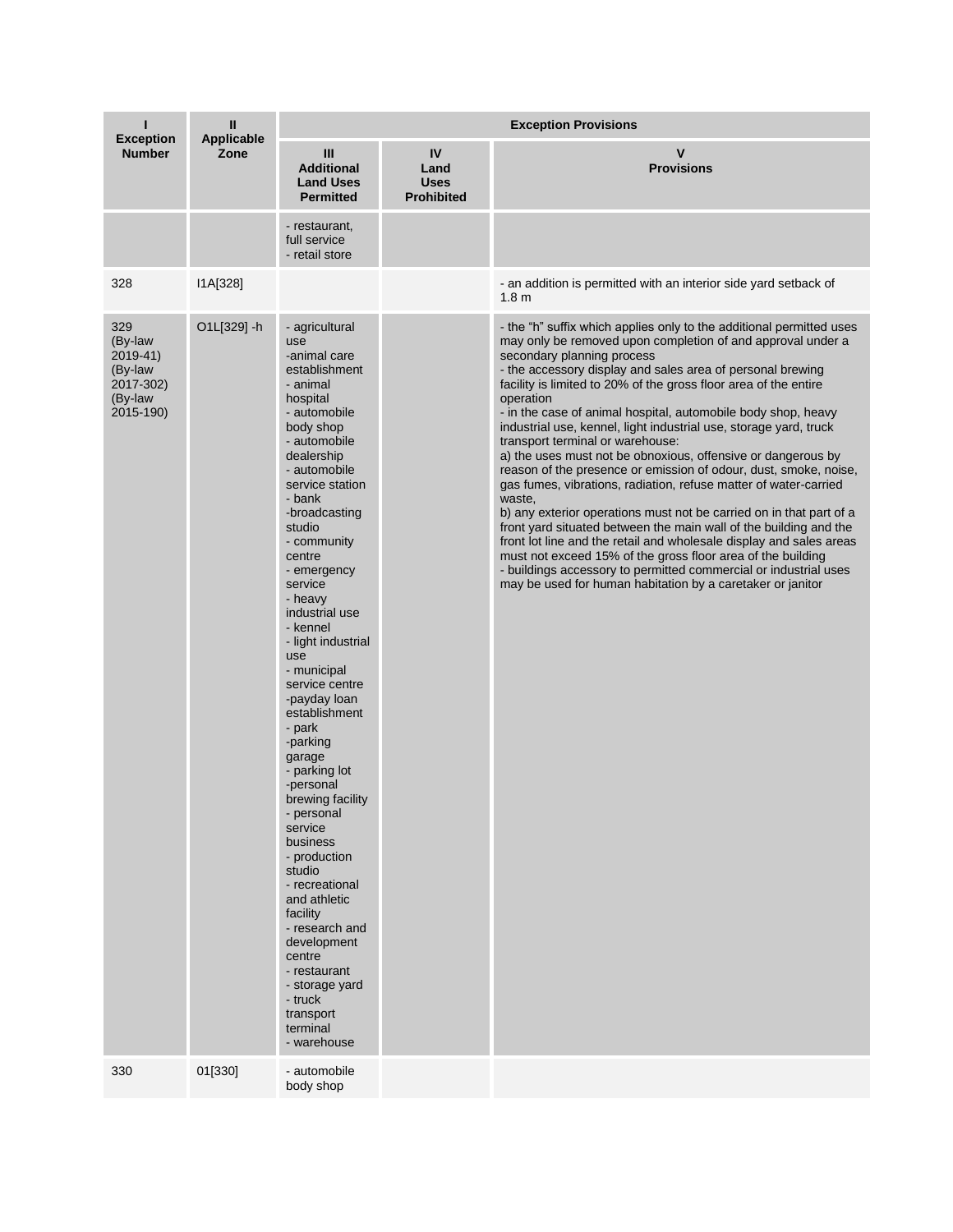| <b>Exception</b>                                                                                                                                                                             | Ш<br><b>Applicable</b>     | <b>Exception Provisions</b>                                     |                                                |                                                                                                                                                                                                                                                                                                                                                                                                                                                                                                                                                                                                                                             |  |  |
|----------------------------------------------------------------------------------------------------------------------------------------------------------------------------------------------|----------------------------|-----------------------------------------------------------------|------------------------------------------------|---------------------------------------------------------------------------------------------------------------------------------------------------------------------------------------------------------------------------------------------------------------------------------------------------------------------------------------------------------------------------------------------------------------------------------------------------------------------------------------------------------------------------------------------------------------------------------------------------------------------------------------------|--|--|
| <b>Number</b>                                                                                                                                                                                | Zone                       | Ш<br><b>Additional</b><br><b>Land Uses</b><br><b>Permitted</b>  | IV<br>Land<br><b>Uses</b><br><b>Prohibited</b> | $\mathsf{V}$<br><b>Provisions</b>                                                                                                                                                                                                                                                                                                                                                                                                                                                                                                                                                                                                           |  |  |
| 331                                                                                                                                                                                          | L2[331]                    | - light industrial<br>use limited to a<br>coin mint             |                                                |                                                                                                                                                                                                                                                                                                                                                                                                                                                                                                                                                                                                                                             |  |  |
| 332                                                                                                                                                                                          | $IA[332]$ S<br>206         | - artist studio<br>- instructional<br>facility<br>- office      |                                                |                                                                                                                                                                                                                                                                                                                                                                                                                                                                                                                                                                                                                                             |  |  |
| 333<br>(By-law<br>2015-176)<br>(By-law<br>2011-354)<br>(By-law<br>2008-277)                                                                                                                  | I1A [333] S<br>207         | - parking lot                                                   |                                                | - required parking for a place of worship and an office may be<br>used as a parking lot<br>- parking lot must be located on the lot with buildings used as a<br>place of worship and office<br>- parking lot is restricted to that area of the lot as shown on<br>Schedule 207<br>- despite the restriction on the location of a parking lot as stated<br>above, parking spaces in the area outside of the area designated<br>"area where public parking is permitted" on Schedule 207 may be<br>used as a parking lot on a temporary basis starting May 27, 2015<br>and expiring on May 27, 2018.<br>(OMB Order #1442 issued June 6, 2005) |  |  |
| 334                                                                                                                                                                                          | I1A[334]                   |                                                                 |                                                | - a minimum of 12 parking spaces is required for the property,<br>with a maximum of 6 spaces located in the front yard and a<br>maximum of 6 spaces in the side yard<br>- no minimum parking space length applicable                                                                                                                                                                                                                                                                                                                                                                                                                        |  |  |
| 335                                                                                                                                                                                          | L <sub>1</sub> [335]       |                                                                 |                                                | - maximum permitted lot coverage of 75%                                                                                                                                                                                                                                                                                                                                                                                                                                                                                                                                                                                                     |  |  |
| 336                                                                                                                                                                                          | IA[336]                    |                                                                 |                                                | - maximum height for north 30 m of property of 10.7 m<br>- maximum height for south 30 m of property of 18.3 m<br>- no minimum front, side or rear yard setbacks required<br>- only 19 parking spaces must be provided which are subject to<br>the provisions of Part 4, Parking, Queuing and Loading<br>Provisions                                                                                                                                                                                                                                                                                                                         |  |  |
| 337                                                                                                                                                                                          | L2[337]<br>F(1.5)          | - parking lot                                                   |                                                | - required parking for the restaurant, full service located in the<br>abutting O1M[310]-h zone                                                                                                                                                                                                                                                                                                                                                                                                                                                                                                                                              |  |  |
| 338<br>(By-law<br>2012-403)<br>(OMB Order<br>#PL101256<br>issued June<br>15, 2011<br>(By-law<br>2010-329)<br>(By-law<br>2010-314)<br>(OMB Order<br>#PL080959<br>issued<br>March 18,<br>2010) | Reserved for<br>future use |                                                                 |                                                |                                                                                                                                                                                                                                                                                                                                                                                                                                                                                                                                                                                                                                             |  |  |
| 339<br>(By-law<br>2012-334)                                                                                                                                                                  | I1B[339]                   | - apartment<br>dwelling, low<br>rise<br>- townhouse<br>dwelling |                                                | - maximum height of an apartment dwelling, low rise and<br>townhouse dwelling of 11 metres<br>- maximum of 41 dwelling units permitted<br>- site may be divided into two separate lots for mortgage<br>purposes only provided all zoning provisions continue to be met<br>for the overall lot                                                                                                                                                                                                                                                                                                                                               |  |  |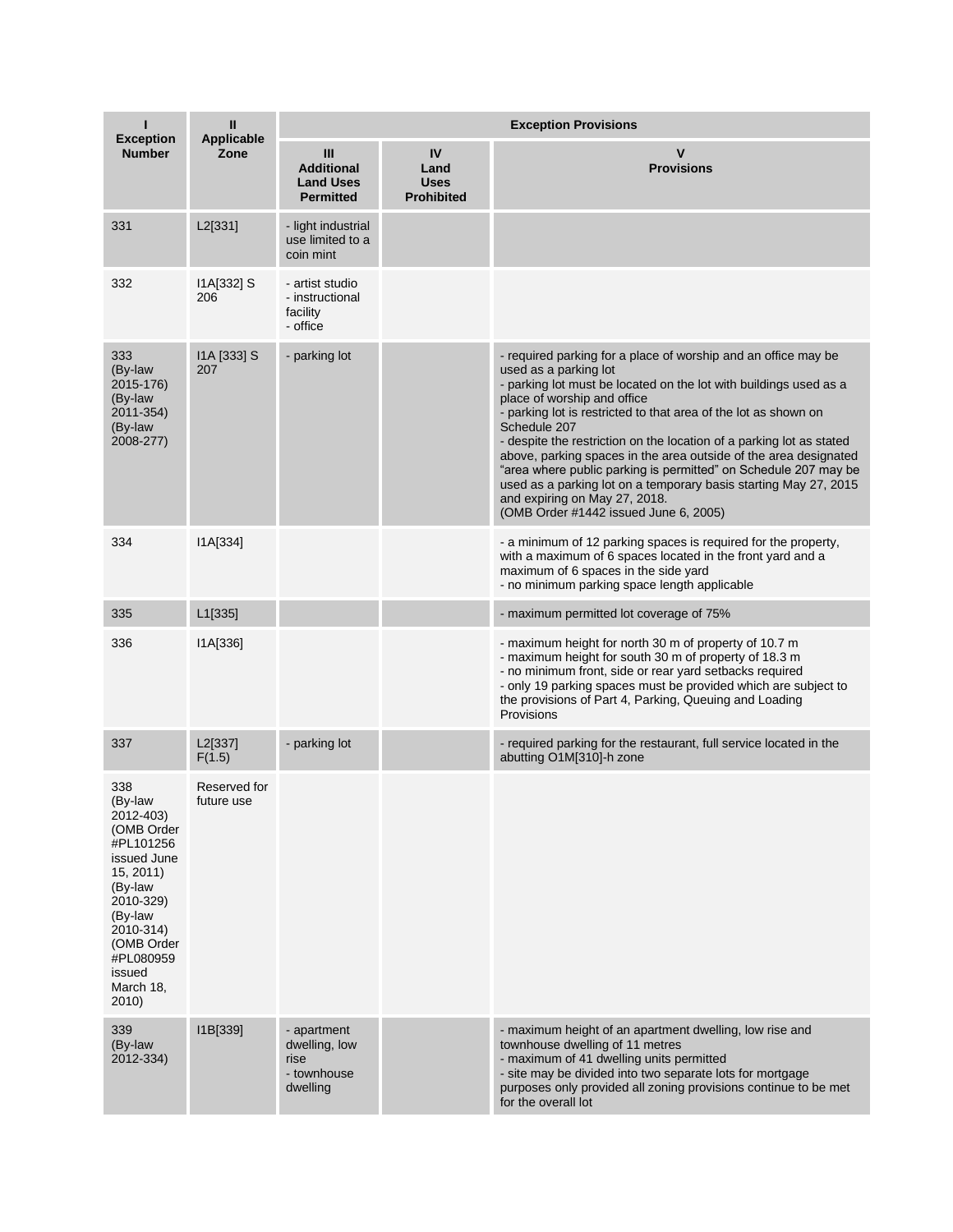| <b>Exception</b>                                                                              | Ш<br><b>Applicable</b>         | <b>Exception Provisions</b>                                                                                                                                                                                                                                                                                                           |                                                |                                                                                                                                                                                                                                                                                                                                                                                                                                                                                                                                                                                    |  |  |
|-----------------------------------------------------------------------------------------------|--------------------------------|---------------------------------------------------------------------------------------------------------------------------------------------------------------------------------------------------------------------------------------------------------------------------------------------------------------------------------------|------------------------------------------------|------------------------------------------------------------------------------------------------------------------------------------------------------------------------------------------------------------------------------------------------------------------------------------------------------------------------------------------------------------------------------------------------------------------------------------------------------------------------------------------------------------------------------------------------------------------------------------|--|--|
| <b>Number</b>                                                                                 | Zone                           | Ш<br><b>Additional</b><br><b>Land Uses</b><br><b>Permitted</b>                                                                                                                                                                                                                                                                        | IV<br>Land<br><b>Uses</b><br><b>Prohibited</b> | $\mathsf{v}$<br><b>Provisions</b>                                                                                                                                                                                                                                                                                                                                                                                                                                                                                                                                                  |  |  |
| 340                                                                                           | O1G[340]                       | - office                                                                                                                                                                                                                                                                                                                              |                                                | - maximum permitted lot coverage of 80%                                                                                                                                                                                                                                                                                                                                                                                                                                                                                                                                            |  |  |
| 341                                                                                           | O1D[341]                       |                                                                                                                                                                                                                                                                                                                                       |                                                | - maximum permitted lot coverage of 80%                                                                                                                                                                                                                                                                                                                                                                                                                                                                                                                                            |  |  |
| 342                                                                                           | O1L[342]                       | - diplomatic<br>mission<br>- office limited<br>to an embassy                                                                                                                                                                                                                                                                          |                                                |                                                                                                                                                                                                                                                                                                                                                                                                                                                                                                                                                                                    |  |  |
| 343                                                                                           | O1N[343]-h                     | - airport<br>-building or use<br>operated by<br>the City of<br>Ottawa, the<br>Government of<br>Canada, the<br>Province of<br>Ontario, or any<br>agency thereof<br>- community<br>health and<br>resource<br>centre<br>- diplomatic<br>mission<br>- municipal<br>service centre<br>- park<br>- parking lot<br>- utility<br>installation |                                                | - the "h" suffix may only be removed upon completion of and<br>approval under a secondary planning process                                                                                                                                                                                                                                                                                                                                                                                                                                                                         |  |  |
| 344                                                                                           | O1L[344]                       |                                                                                                                                                                                                                                                                                                                                       |                                                | - right-of way to permit access to abutting GM1[96]F(2.5) zone                                                                                                                                                                                                                                                                                                                                                                                                                                                                                                                     |  |  |
| 345                                                                                           | L2[345]                        | - storage yard<br>- parking<br>garage<br>- parking lot<br>- accessory<br>use to a<br>permitted use<br>on land<br>immediately<br>abutting an O1<br>or L <sub>2</sub> zone                                                                                                                                                              |                                                | - accessory use listed in Column III (Additional Land Uses<br>Permitted) is permitted provided that:<br>a) use must be accessory to a use located on an abutting<br>property in an abutting zone;<br>b) use must be wholly contained within a radius of 120 metres<br>from the abutting property to which that use is accessory;<br>c) use must comply with the regulations in this by-law for the<br>abutting zone as though that use were an accessory use to the<br>permitted use on the abutting property and<br>d) no permanent building is allowed under these provisions    |  |  |
| 346                                                                                           | O1L[346]<br>H(30)              | - retail store<br>limited to a<br>pharmacy<br>- retirement<br>home                                                                                                                                                                                                                                                                    |                                                | - retail store limited to a pharmacy must be located in a<br>retirement home and must not exceed 25 $m2$ in gross floor area<br>- Sections 69(1) and 173(2) do not apply, and the minimum<br>setback from the water's edge is 12 m (the fill and construction<br>line)<br>- maximum permitted lot coverage is 40%                                                                                                                                                                                                                                                                  |  |  |
| 347<br>(OMB Order<br>File<br>#PL140185,<br>issued<br>March 9,<br>2015)<br>(By-law<br>2014-22) | I2A[347]<br>F(3.0)<br>I2A[347] |                                                                                                                                                                                                                                                                                                                                       |                                                | - the gross floor area may be distributed over all I2A[347]F(3.0),<br>I2E[1377] F(3.0), I2E [1376] S232, I2A [1378] S232, and LC2<br>zoned lands, provided that with every application for a building<br>permit, a detailed account of the gross floor area used to date<br>and remaining is submitted indicating the cumulative gross floor<br>area of the subzone is not exceeded.<br>- all required parking spaces may be located on any part of the<br>I2A[347] F(3.0), I2E[1377] F(3.0), I2E [1376] S232, I2A [1378]<br>S232 and LC2, TD2[2077], TD3[2090], TD3[2077] H(107), |  |  |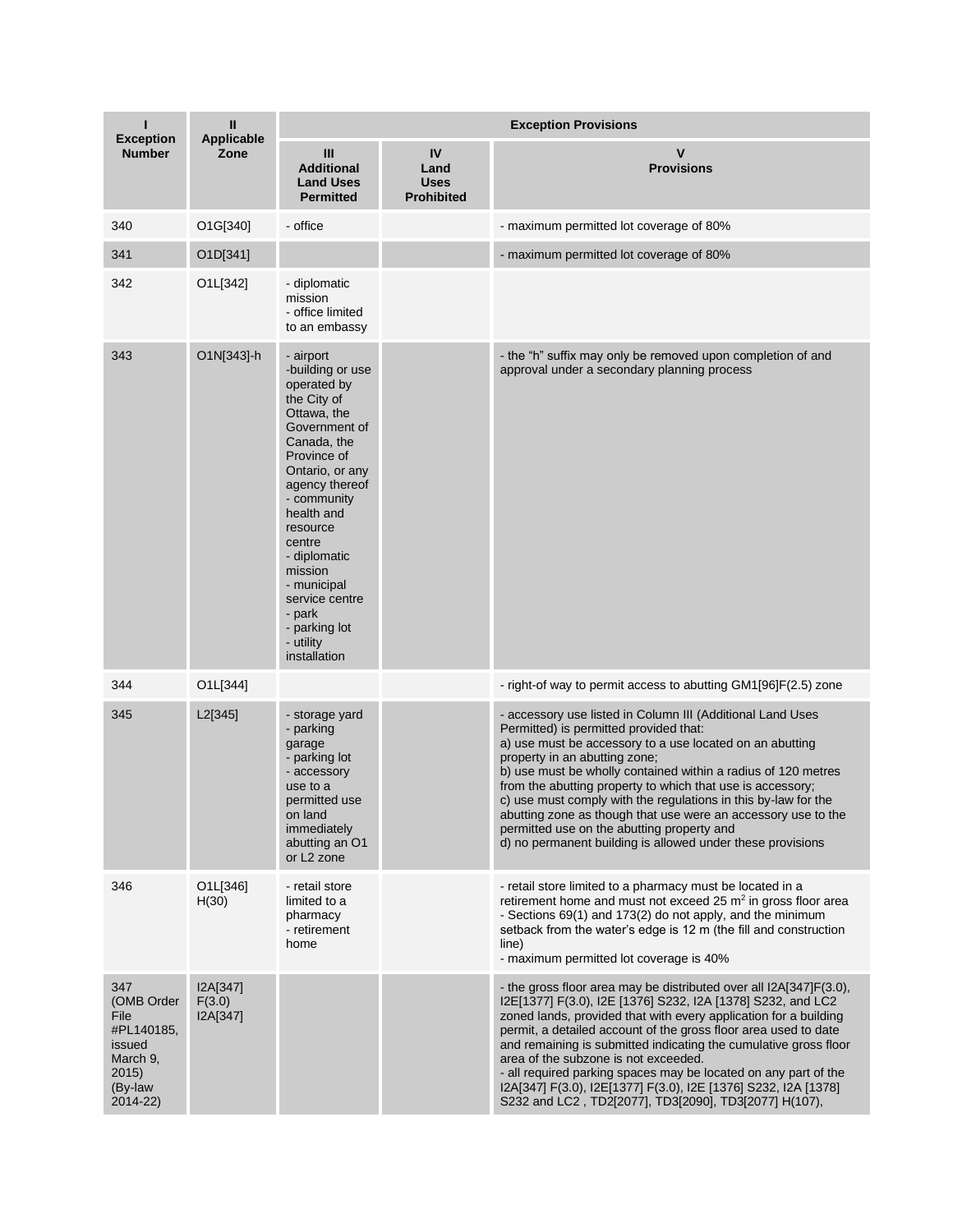| <b>Exception</b>            | Ш<br><b>Applicable</b> | <b>Exception Provisions</b>                                                                                                                                                                    |                                                |                                                                                                                                                                                                                                                                                                                                                                                                                                                                                 |  |  |
|-----------------------------|------------------------|------------------------------------------------------------------------------------------------------------------------------------------------------------------------------------------------|------------------------------------------------|---------------------------------------------------------------------------------------------------------------------------------------------------------------------------------------------------------------------------------------------------------------------------------------------------------------------------------------------------------------------------------------------------------------------------------------------------------------------------------|--|--|
| <b>Number</b>               | Zone                   | III<br><b>Additional</b><br><b>Land Uses</b><br><b>Permitted</b>                                                                                                                               | IV<br>Land<br><b>Uses</b><br><b>Prohibited</b> | $\mathsf{v}$<br><b>Provisions</b>                                                                                                                                                                                                                                                                                                                                                                                                                                               |  |  |
|                             |                        |                                                                                                                                                                                                |                                                | TD3[2077] H(137) zoned lots.                                                                                                                                                                                                                                                                                                                                                                                                                                                    |  |  |
| 348                         | <b>I2[348]</b>         |                                                                                                                                                                                                |                                                | - minimum required setbacks of:<br>a) 4.5 m from lot line abutting Laurier Avenue<br>b) 7.6 m from lot line abutting Cumberland Street<br>c) 6 m from lot line abutting Copernicus Street, and<br>d) 4 m from lot line abutting Lot 8, Plan #14141 on west side of<br><b>Copernicus Street</b><br>- no parking spaces required, but if parking provided, must<br>comply with parking area, access and driveway provisions of Part<br>4, Parking, Queuing and Loading Provisions |  |  |
| 349<br>(By-law<br>2018-206) | L1[349]                | - dwelling unit                                                                                                                                                                                |                                                |                                                                                                                                                                                                                                                                                                                                                                                                                                                                                 |  |  |
| 350                         | I2A[350]               |                                                                                                                                                                                                | - all uses except<br>utility installation      |                                                                                                                                                                                                                                                                                                                                                                                                                                                                                 |  |  |
| 351                         | O1L[351]               | - office<br>- dwelling units                                                                                                                                                                   |                                                |                                                                                                                                                                                                                                                                                                                                                                                                                                                                                 |  |  |
| 352<br>(By-law<br>2010-307) | O1L[352]               | - museum                                                                                                                                                                                       |                                                | - Section 69 does not apply                                                                                                                                                                                                                                                                                                                                                                                                                                                     |  |  |
| 353                         | I1A[353]               |                                                                                                                                                                                                |                                                | - minimum front yard setback required is 2.3 m<br>- minimum rear yard setback required is 6 m<br>- minimum east side yard setback required is 0.3 m<br>- minimum west side yard setback required is 0.9 m<br>- maximum building height is 15 m<br>- a cornice or other ornamental architectural feature may project<br>to a lot line<br>- parking spaces may be accessed from Avon Lane<br>- loading spaces are not required                                                    |  |  |
| 354                         | L <sub>2</sub> [354]   | - light industrial<br>use limited to<br>an airfield and<br>aviation repair<br>facility                                                                                                         |                                                | - maximum height of 22.7 m<br>- maximum lot coverage of 40%                                                                                                                                                                                                                                                                                                                                                                                                                     |  |  |
| 355                         | EP[355]                | - marine facility<br>limited to a<br>boat launch<br>and accessory<br>parking                                                                                                                   |                                                | - no expansion to boat launch and accessory parking permitted                                                                                                                                                                                                                                                                                                                                                                                                                   |  |  |
| 356                         | O1[356]<br>L1[356]     | - cemetery<br>- community<br>centre<br>- community<br>health and<br>resource<br>centre<br>- court house<br>- retirement<br>home<br>- parking lot<br>- place of<br>worship and<br>dwelling unit |                                                |                                                                                                                                                                                                                                                                                                                                                                                                                                                                                 |  |  |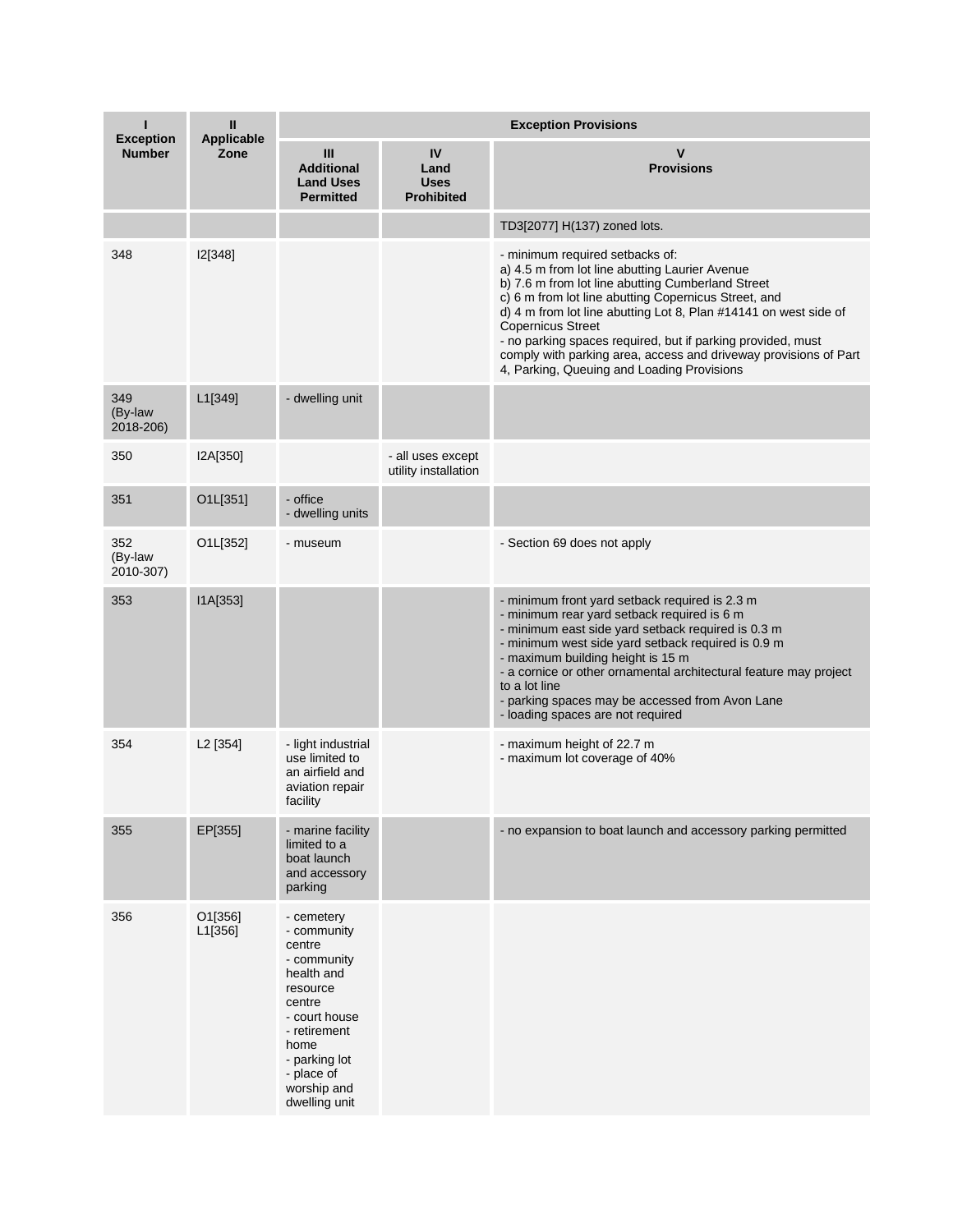| п                                 | $\mathbf{I}$               | <b>Exception Provisions</b>                                                                                                                                                                                                                                                                                                                                                                                |                                                |                                                                                                                                                                                                                                                                                                                                                                                                                                                                                                                                                                                                                                                                                                                                                                     |  |  |
|-----------------------------------|----------------------------|------------------------------------------------------------------------------------------------------------------------------------------------------------------------------------------------------------------------------------------------------------------------------------------------------------------------------------------------------------------------------------------------------------|------------------------------------------------|---------------------------------------------------------------------------------------------------------------------------------------------------------------------------------------------------------------------------------------------------------------------------------------------------------------------------------------------------------------------------------------------------------------------------------------------------------------------------------------------------------------------------------------------------------------------------------------------------------------------------------------------------------------------------------------------------------------------------------------------------------------------|--|--|
| <b>Exception</b><br><b>Number</b> | Applicable<br>Zone         | $\mathbf{III}$<br><b>Additional</b><br><b>Land Uses</b><br><b>Permitted</b>                                                                                                                                                                                                                                                                                                                                | IV<br>Land<br><b>Uses</b><br><b>Prohibited</b> | $\mathsf{V}$<br><b>Provisions</b>                                                                                                                                                                                                                                                                                                                                                                                                                                                                                                                                                                                                                                                                                                                                   |  |  |
|                                   |                            | - emergency<br>service<br>- residential<br>care facility<br>- hospital and<br>ancillary<br>dwelling units<br>-correctional<br>facility<br>- municipal<br>service centre<br>- storage yard<br>limited to a<br>municipal yard<br>- recreational<br>and athletic<br>facility<br>- school<br>- post<br>secondary<br>educational<br>institution and<br>ancillary<br>dwelling units<br>- utility<br>installation |                                                |                                                                                                                                                                                                                                                                                                                                                                                                                                                                                                                                                                                                                                                                                                                                                                     |  |  |
| 357                               | O1D[357]                   | - school                                                                                                                                                                                                                                                                                                                                                                                                   |                                                | - school limited to an elementary school for kindergarten and<br>junior kindergarten classes only                                                                                                                                                                                                                                                                                                                                                                                                                                                                                                                                                                                                                                                                   |  |  |
| 358                               | L2[358]                    | - medical<br>facility                                                                                                                                                                                                                                                                                                                                                                                      |                                                | - maximum permitted gross floor area for medical facility of<br>$85 \text{ m}^2$                                                                                                                                                                                                                                                                                                                                                                                                                                                                                                                                                                                                                                                                                    |  |  |
| 359<br>(By-law<br>2019-410)       | L2[359]                    | -parking lot<br>- restaurant-<br>full service<br>- retail store                                                                                                                                                                                                                                                                                                                                            |                                                | - no more than 1 600 parking spaces are required<br>- required parking may be located anywhere on the lot in this<br>zone or off-site in the abutting GM6F(1.72)S 115<br>- required parking provided in this zone must locate in either an<br>open area surface parking lot or in an open air parking structure<br>where no more than 50% of the area between floors at the<br>perimeter of the structure is walled in<br>- parking spaces provided in this zone may also be used to<br>satisfy the parking requirement of the abutting GM6F(1.72) S 115<br>zone and as additional parking for the businesses along Coventry<br>Road<br>-notwithstanding parking requirements associated with the uses<br>in the GM6 F(1.72) S115 Zone, a parking lot is permitted. |  |  |
| 360                               | O1D[360]                   |                                                                                                                                                                                                                                                                                                                                                                                                            |                                                | - maximum lot coverage of 45%                                                                                                                                                                                                                                                                                                                                                                                                                                                                                                                                                                                                                                                                                                                                       |  |  |
| 361                               | O1[361]                    | - parking lot<br>- accessory use<br>as detailed in<br>exception<br>number [313]<br>- parking garage                                                                                                                                                                                                                                                                                                        |                                                |                                                                                                                                                                                                                                                                                                                                                                                                                                                                                                                                                                                                                                                                                                                                                                     |  |  |
| 362                               | EP3[362]<br>$H(10.7)$ S 86 | - park<br>- detached<br>dwelling                                                                                                                                                                                                                                                                                                                                                                           |                                                | - where lot abuts Rideau River, front lot line deemed to be lot line<br>abutting Rideau River, and all other provisions of By-law apply<br>with all necessary modifications<br>- maximum lot coverage: 20%<br>- minimum rear yard setback of 4 m between face of any garage<br>and rear lot line and minimum rear yard setback of 10 m in all                                                                                                                                                                                                                                                                                                                                                                                                                       |  |  |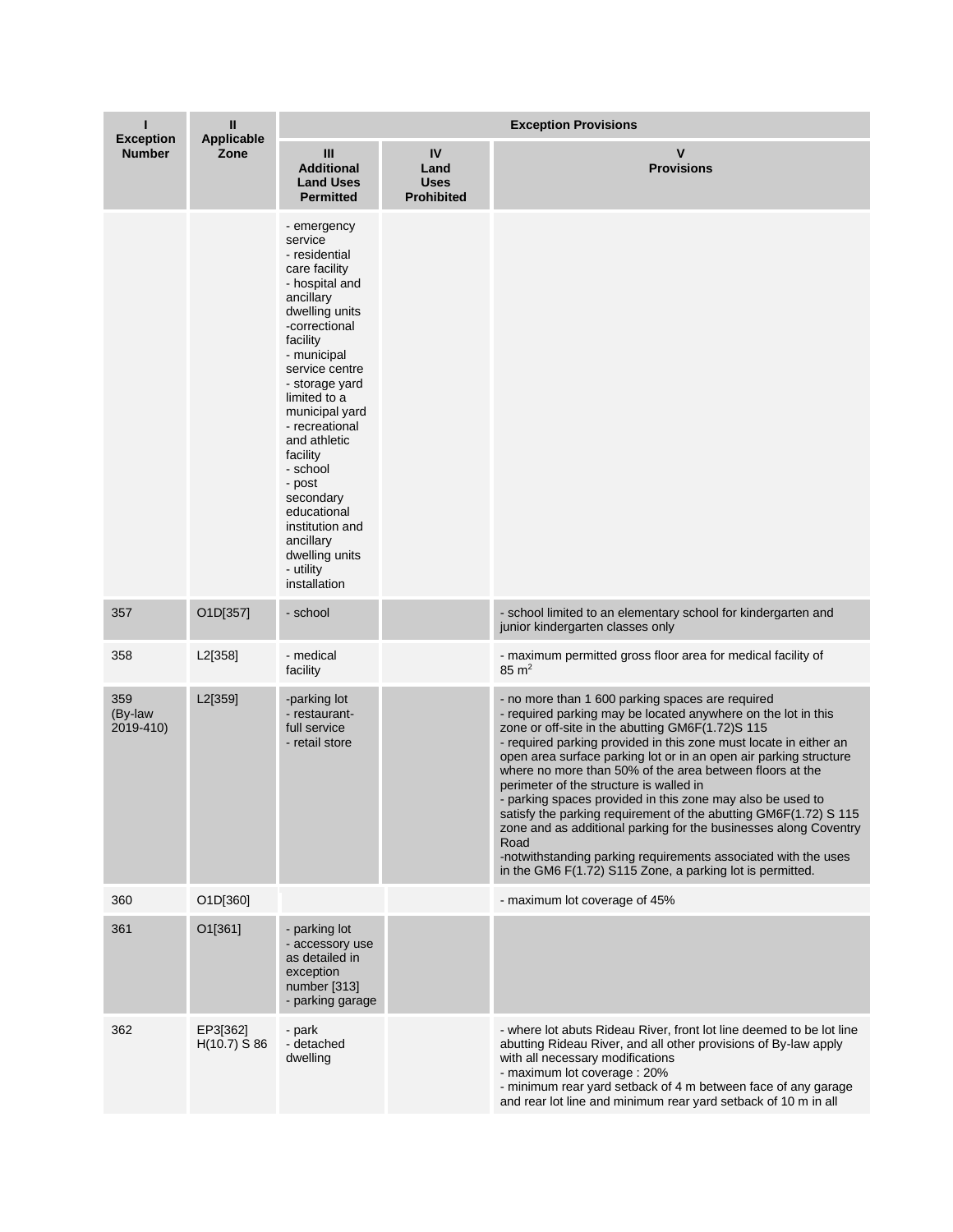| п<br><b>Exception</b> | $\mathbf{H}$<br><b>Applicable</b> | <b>Exception Provisions</b>                                                                                                                     |                                                                                                                                                           |                                                                                                                                                                                                                                                                                                                                                                                                                                                                                                                                                              |  |
|-----------------------|-----------------------------------|-------------------------------------------------------------------------------------------------------------------------------------------------|-----------------------------------------------------------------------------------------------------------------------------------------------------------|--------------------------------------------------------------------------------------------------------------------------------------------------------------------------------------------------------------------------------------------------------------------------------------------------------------------------------------------------------------------------------------------------------------------------------------------------------------------------------------------------------------------------------------------------------------|--|
| <b>Number</b>         | Zone                              | $\mathbf{III}$<br><b>Additional</b><br><b>Land Uses</b><br><b>Permitted</b>                                                                     | IV<br>Land<br><b>Uses</b><br><b>Prohibited</b>                                                                                                            | $\mathsf{v}$<br><b>Provisions</b>                                                                                                                                                                                                                                                                                                                                                                                                                                                                                                                            |  |
|                       |                                   |                                                                                                                                                 |                                                                                                                                                           | other cases<br>- any garage located within 4 m of rear lot line deemed<br>conforming if in existence on December 18th, 2002<br>- minimum side yard setback: 1.6 m<br>- all lands within 10 m of high water mark of Rideau River must<br>be landscaped area<br>- maximum gross floor area: 279 m <sup>2</sup> , except in case of lot 20<br>(4120L Riverside Drive), which is 372 m <sup>2</sup><br>- maximum number of dwelling units per lot is one, with the<br>exception of the lot addressed 4120A Riverside Drive, which can<br>have two dwelling units |  |
| 363                   | O1A[363]                          | - two dwelling<br>units in existing<br>detached<br>dwelling                                                                                     |                                                                                                                                                           |                                                                                                                                                                                                                                                                                                                                                                                                                                                                                                                                                              |  |
| 364                   | O1D[364]                          | - restaurant<br>- retail store,<br>limited to a<br>giftshop<br>- office limited to<br>offices for<br>heritage or<br>historical<br>organizations |                                                                                                                                                           |                                                                                                                                                                                                                                                                                                                                                                                                                                                                                                                                                              |  |
| 365                   | I1A[365]                          | - office                                                                                                                                        |                                                                                                                                                           | - maximum permitted gross floor area for office uses of 2 958 $m2$                                                                                                                                                                                                                                                                                                                                                                                                                                                                                           |  |
| 366                   | I1A[366]<br>H(21)<br>L1[366]      | - equestrian<br>facility<br>- training centre<br>with related<br>office space and<br>dormitory                                                  |                                                                                                                                                           |                                                                                                                                                                                                                                                                                                                                                                                                                                                                                                                                                              |  |
| 367                   | EP[367]<br>O1[367]<br>L1[367]     | - utility<br>installation<br>limited to a<br>stormwater<br>management<br>facility                                                               |                                                                                                                                                           |                                                                                                                                                                                                                                                                                                                                                                                                                                                                                                                                                              |  |
| 368                   | I1A[368] S<br>130                 | - instructional<br>facility                                                                                                                     | all 11 Zone<br>permitted uses<br>except:<br>- community<br>health and<br>resource centre<br>- park<br>- school<br>- day care<br>- utility<br>installation | - a minimum of 85 parking spaces to be provided in Areas A, B, C<br>and D on Schedule 130<br>- despite access and driveway requirements of this by-law,<br>access to the site may be made by a driveway as per Area E on<br>Schedule 130<br>- no aisle or minimum parking space length required for Areas B<br>and C on Schedule 130                                                                                                                                                                                                                         |  |
| 369                   | L1[369]                           |                                                                                                                                                 | - all L1 Zone<br>permitted uses<br>except for:<br>- community<br>centre<br>- day care<br>- park                                                           |                                                                                                                                                                                                                                                                                                                                                                                                                                                                                                                                                              |  |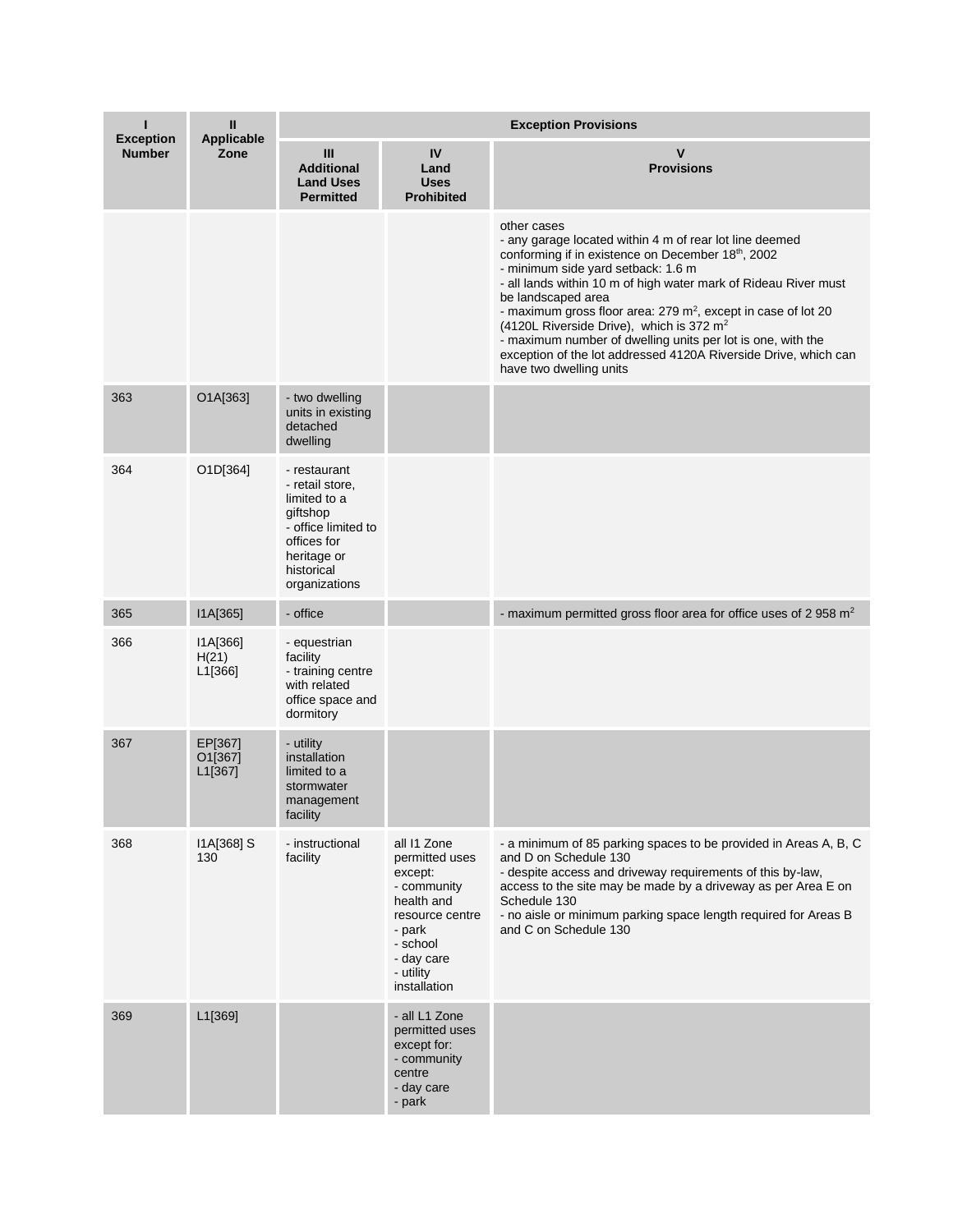| ı<br><b>Exception</b>       | Ш<br><b>Applicable</b>         | <b>Exception Provisions</b>                                                                   |                                                                                                                   |                                                                                                                                                                                                                                                       |  |
|-----------------------------|--------------------------------|-----------------------------------------------------------------------------------------------|-------------------------------------------------------------------------------------------------------------------|-------------------------------------------------------------------------------------------------------------------------------------------------------------------------------------------------------------------------------------------------------|--|
| <b>Number</b>               | Zone                           | Ш<br><b>Additional</b><br><b>Land Uses</b><br><b>Permitted</b>                                | IV<br>Land<br><b>Uses</b><br><b>Prohibited</b>                                                                    | ۷<br><b>Provisions</b>                                                                                                                                                                                                                                |  |
|                             |                                |                                                                                               | - recreational and<br>athletic facility<br>- utility<br>installation                                              |                                                                                                                                                                                                                                                       |  |
| 370                         | I2 [370]<br>F(1.5)             |                                                                                               |                                                                                                                   | - minimum front yard setback 46 m<br>- no parking permitted within front yard setback                                                                                                                                                                 |  |
| 371                         | 12[371]<br>F(1.5)              |                                                                                               |                                                                                                                   | - access is permitted in this zone from the private roadway known<br>as Valour Drive leading to Alta Vista Drive                                                                                                                                      |  |
| 372<br>(By-law<br>2008-420) | I2B [372]<br>F(0.7)<br>H(10.7) |                                                                                               |                                                                                                                   | - access is only to be permitted from the private roadway leading<br>from the northeast corner of Alta Vista Drive and Smyth Road to<br>the National Defence Medical Centre                                                                           |  |
| 373                         | I2B[373]<br>H(12.5)            |                                                                                               |                                                                                                                   | - parking for office use in this zone is to be provided at a rate of 4<br>spaces per 100 m <sup>2</sup> of gross floor area                                                                                                                           |  |
| 374                         | I2D [374]<br>$F(0.5)$ S 123    |                                                                                               |                                                                                                                   | - maximum heights as shown on Schedule 123<br>- at least 40% of Areas A, B and C on Schedule 123 must be<br>landscaped area                                                                                                                           |  |
| 375                         | I2[375],<br>O1[375]            | - accessory use<br>as detailed in<br>exception<br>number [313]                                |                                                                                                                   | - total of 278 parking spaces required<br>- part of the abutting Hydro Ottawa lands may be used to<br>accommodate some of the required parking                                                                                                        |  |
| 376                         | IA[376]                        | - parking lot                                                                                 |                                                                                                                   | - parking lot is limited to parking for uses located in the abutting<br>$GM F(1.0)$ zone                                                                                                                                                              |  |
| 377                         | I1A[377] S<br>122              |                                                                                               |                                                                                                                   | - yards and building heights as per Schedule 122<br>- parking requirements for daycare of 1 space per 65 $m2$ gross<br>floor area<br>- required parking may be located in front yard                                                                  |  |
| 378<br>(By-law<br>2011-433) |                                | - private way                                                                                 |                                                                                                                   |                                                                                                                                                                                                                                                       |  |
| 379                         | O1[379]                        | - accessory use<br>as detailed in<br>exception<br>number [313]<br>- parking lot               | - all uses other<br>than the uses<br>listed in Column<br><b>III</b> (Additional<br><b>Land Uses</b><br>Permitted) |                                                                                                                                                                                                                                                       |  |
| 380                         | O1[380]                        | - agricultural<br>use                                                                         |                                                                                                                   |                                                                                                                                                                                                                                                       |  |
| 381                         | O1[381]                        | - driveway                                                                                    |                                                                                                                   |                                                                                                                                                                                                                                                       |  |
| 382                         | I1A[382]                       | - a parking lot<br>associated with<br>a place of<br>worship at 251<br>Northwestern<br>Avenue. | - all uses other<br>than the use<br>listed in Column<br>III (Additional<br><b>Land Uses</b><br>Permitted)         |                                                                                                                                                                                                                                                       |  |
| 383                         | I1A[383]                       |                                                                                               | - all uses<br>except a place<br>of worship                                                                        | - up to 50% of parking provided for a place of worship on the lot<br>need not have direct access to a public street.<br>- one parking space may be provided in the front yard but must<br>be located a minimum of 5 m from the front (west) lot line. |  |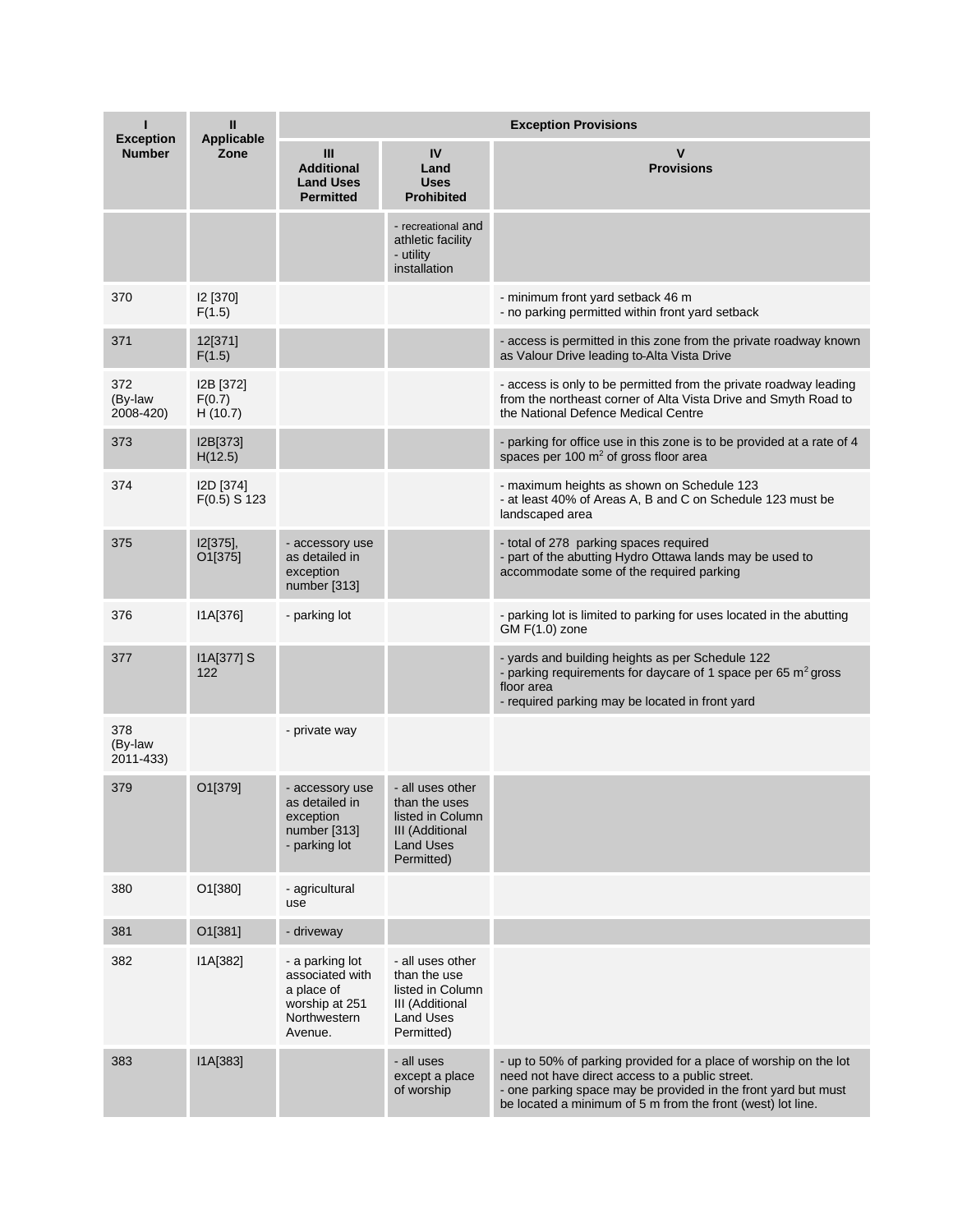| <b>Exception</b>                                   | Ш<br><b>Applicable</b> | <b>Exception Provisions</b>                                    |                                                |                                                                                                                                                                                                                                                                                                                                                                                                                                                                                                                                                                                                                                                                                                                                                                                                                                                                                                                                                                          |  |  |
|----------------------------------------------------|------------------------|----------------------------------------------------------------|------------------------------------------------|--------------------------------------------------------------------------------------------------------------------------------------------------------------------------------------------------------------------------------------------------------------------------------------------------------------------------------------------------------------------------------------------------------------------------------------------------------------------------------------------------------------------------------------------------------------------------------------------------------------------------------------------------------------------------------------------------------------------------------------------------------------------------------------------------------------------------------------------------------------------------------------------------------------------------------------------------------------------------|--|--|
| <b>Number</b>                                      | Zone                   | Ш<br><b>Additional</b><br><b>Land Uses</b><br><b>Permitted</b> | IV<br>Land<br><b>Uses</b><br><b>Prohibited</b> | $\mathsf{v}$<br><b>Provisions</b>                                                                                                                                                                                                                                                                                                                                                                                                                                                                                                                                                                                                                                                                                                                                                                                                                                                                                                                                        |  |  |
|                                                    |                        |                                                                |                                                | - minimum front yard setback of 6.5 m<br>- minimum rear yard setback of 6.2 m<br>- minimum corner side yard setback of 4.9 m<br>- minimum parking separation of 0.6 m where a 1.2 m high<br>opaque screen is provided.                                                                                                                                                                                                                                                                                                                                                                                                                                                                                                                                                                                                                                                                                                                                                   |  |  |
| 384                                                | AM1[384]               | - parking garage<br>- parking lot                              |                                                |                                                                                                                                                                                                                                                                                                                                                                                                                                                                                                                                                                                                                                                                                                                                                                                                                                                                                                                                                                          |  |  |
| 385<br>(By-law<br>2016-249)<br>(By-law<br>2012-91) | AM[385]                | - warehouse                                                    |                                                | -despite Schedule 1A the minimum number of parking spaces<br>required will be calculated using the requirements of column III,<br>Area B of Table 101<br>-despite any requirements to the contrary, parking for a use<br>required on one lot, may be located on another lot, but must be in<br>the same city block, or on a lot on the opposite side of the public<br>street on which the use requiring the parking is located                                                                                                                                                                                                                                                                                                                                                                                                                                                                                                                                           |  |  |
| 386                                                | TM3[386] H<br>(42.0)   |                                                                |                                                | - the required number of parking spaces may be reduced by 5<br>spaces in relation to a medical facility in the existing building                                                                                                                                                                                                                                                                                                                                                                                                                                                                                                                                                                                                                                                                                                                                                                                                                                         |  |  |
| 387                                                | O1[387]                | - parking lot                                                  |                                                | - the parking lot is permitted for the temporary period effective<br>October 3, 2003 and expiring October 4, 2006<br>- maximum of 10 parking spaces permitted in temporary parking<br>lot                                                                                                                                                                                                                                                                                                                                                                                                                                                                                                                                                                                                                                                                                                                                                                                |  |  |
| 388                                                | 11A [388] S<br>133     |                                                                |                                                | - a right-of-way servicing the uses permitted in the abutting<br>R4M[899] zone is permitted in the area shown hatched on<br>Schedule 133<br>- in the case of a place of worship, a minimum of 18 parking<br>spaces must be provided in the area shown hatched on Schedule<br>133<br>- 2 of the 18 parking spaces may be located in the portion of the<br>front yard abutting First Avenue located in the shaded area on<br>Schedule 133<br>-4 of the 18 parking spaces required for the uses located in the<br>R4M[899] zone may be located in this zone<br>- a minimum of 25% of the area of this zone must be landscaped<br>area<br>- east side yard setback- 0.3 m<br>- other side yard setback-2.1 m<br>- the yard abutting First Avenue must have a depth of at least 3.9<br>m<br>- the yard abutting Glebe Avenue must have a depth of at least<br>7.6 <sub>m</sub><br>- canopies and their supports may extend or project into a<br>required yard to the lot line |  |  |
| 389                                                | I1A[389]               | - dwelling unit<br>- diplomatic<br>mission                     |                                                |                                                                                                                                                                                                                                                                                                                                                                                                                                                                                                                                                                                                                                                                                                                                                                                                                                                                                                                                                                          |  |  |
| 390                                                | I1A [390]              |                                                                |                                                | - a landscaped buffer is not required between a parking lot and a<br>public street                                                                                                                                                                                                                                                                                                                                                                                                                                                                                                                                                                                                                                                                                                                                                                                                                                                                                       |  |  |
| 391                                                | O1L[391]               | - diplomatic<br>mission<br>- office limited<br>to an embassy   |                                                |                                                                                                                                                                                                                                                                                                                                                                                                                                                                                                                                                                                                                                                                                                                                                                                                                                                                                                                                                                          |  |  |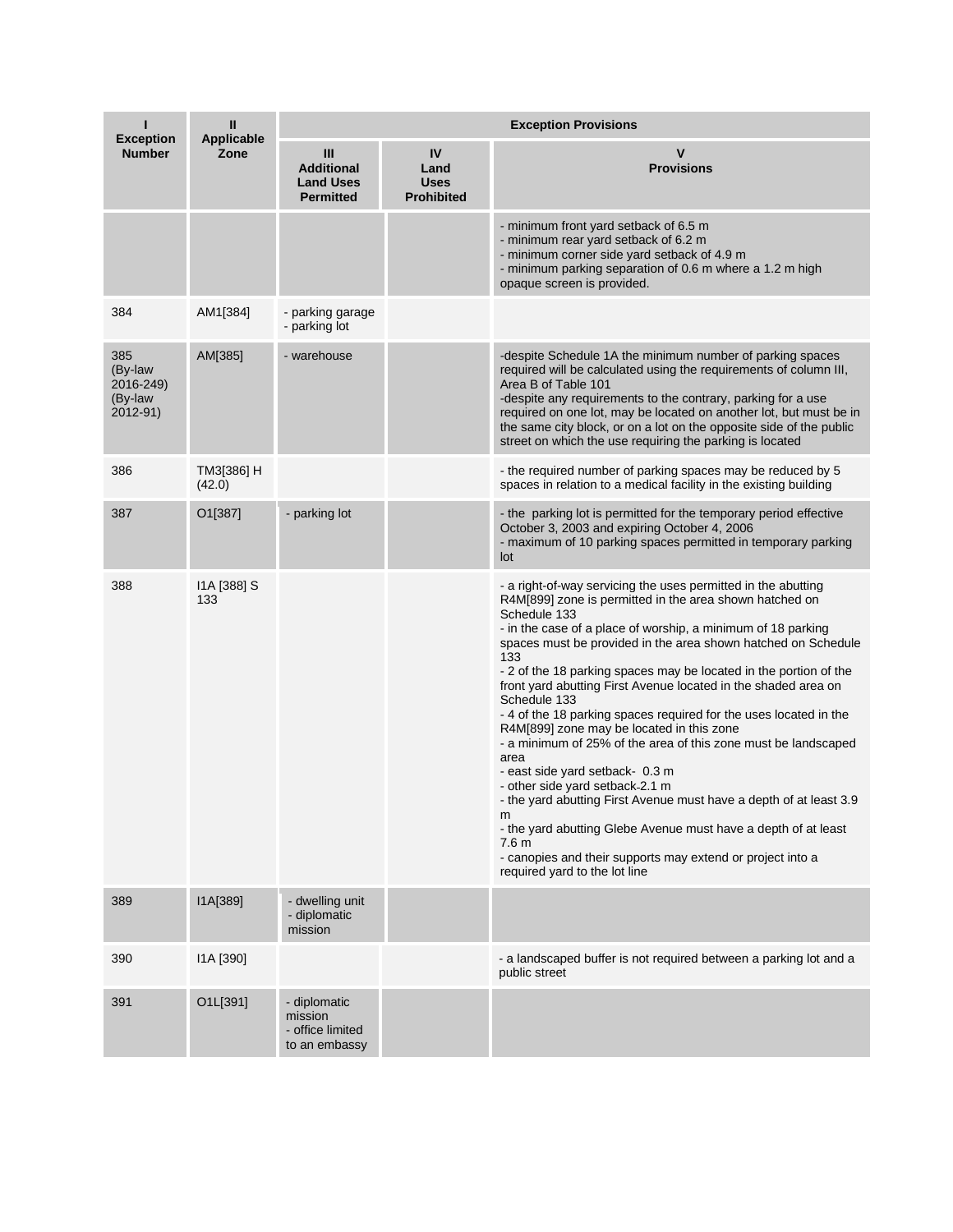| L<br><b>Exception</b><br><b>Number</b>                                         | $\mathsf{I}\mathsf{I}$<br>Applicable<br>Zone | <b>Exception Provisions</b>                                                                                                                                                                                                                                                                                                                                                                                                                                                                        |                                                |                                                                                                                                    |  |
|--------------------------------------------------------------------------------|----------------------------------------------|----------------------------------------------------------------------------------------------------------------------------------------------------------------------------------------------------------------------------------------------------------------------------------------------------------------------------------------------------------------------------------------------------------------------------------------------------------------------------------------------------|------------------------------------------------|------------------------------------------------------------------------------------------------------------------------------------|--|
|                                                                                |                                              | Ш<br><b>Additional</b><br><b>Land Uses</b><br><b>Permitted</b>                                                                                                                                                                                                                                                                                                                                                                                                                                     | IV<br>Land<br><b>Uses</b><br><b>Prohibited</b> | $\mathsf{v}$<br><b>Provisions</b>                                                                                                  |  |
| 392<br>(By-law<br>$2011 - 151$<br>(By-law<br>2010-231)                         | GM19[392]<br>H(11.0)                         | - drive-through<br>facility<br>- hotel                                                                                                                                                                                                                                                                                                                                                                                                                                                             |                                                | - maximum total gross floor area permitted to be developed on a<br>lot in this zone is 35,000m <sup>2</sup>                        |  |
| 393<br>(By-law<br>2017-302)<br>(By-law<br>2011-433)<br>(By-law<br>2008-283)    |                                              | - retail store<br>- retail food<br>store<br>- parking<br>garage<br>- storage yard<br>limited to<br>building<br>materials yard<br>-animal care<br>establishment<br>- automobile<br>service station<br>- bank<br>- bank machine<br>- car wash<br>- convenience<br>store<br>- gas bar<br>- instructional<br>facility<br>-payday loan<br>establishment<br>- personal<br>service<br>business<br>- post office<br>- recreational<br>and athletic<br>facility<br>- restaurant<br>- service repair<br>shop | - parking lot                                  |                                                                                                                                    |  |
| 394                                                                            | IP4[394]<br>H(21.5)                          | - retail store                                                                                                                                                                                                                                                                                                                                                                                                                                                                                     |                                                | - retail store permitted provided it is accessory to the main use<br>and it is located with the recreational and athletic facility |  |
| 395<br>(By-law<br>2017-302)<br>(By-law<br>$2011 - 151$<br>(By-law<br>2010-231) | Reserved for<br>future use                   |                                                                                                                                                                                                                                                                                                                                                                                                                                                                                                    |                                                |                                                                                                                                    |  |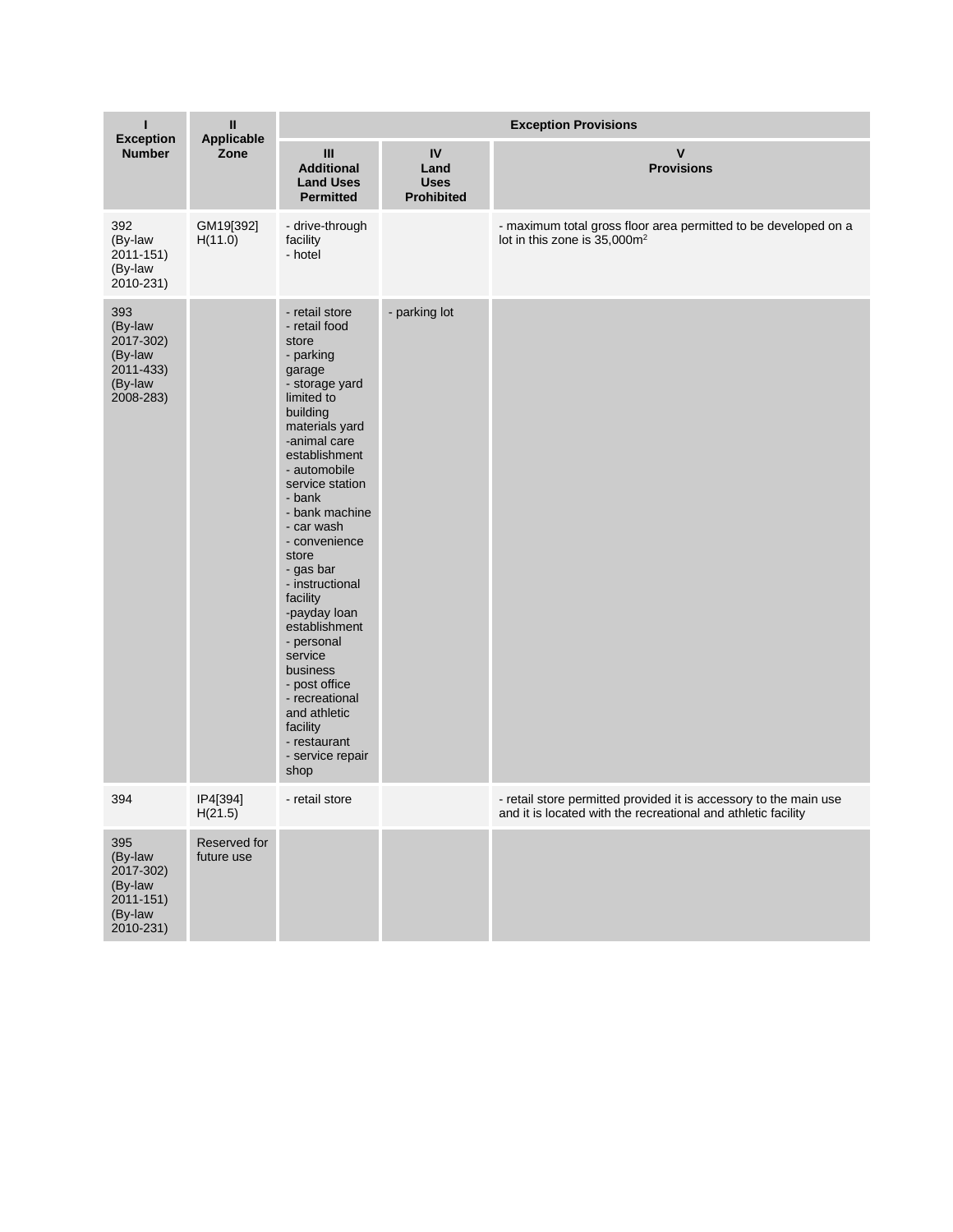|                                                                                                                                                     | Ш<br><b>Applicable</b><br>Zone | <b>Exception Provisions</b>                                    |                                                                                                                                                                                                                                                                                                                                                                                          |                                                                                                                                                                                                                                                                                                                                                                                                                                                                                                                                                                                                                                                                                                                                                                                                                                                                                                                                                                                                                                                                                                                                                                                                                                                                                                                                                                                                                                                                                                                                                                                                                                                                                                                                                                                                                                                                                                                   |  |
|-----------------------------------------------------------------------------------------------------------------------------------------------------|--------------------------------|----------------------------------------------------------------|------------------------------------------------------------------------------------------------------------------------------------------------------------------------------------------------------------------------------------------------------------------------------------------------------------------------------------------------------------------------------------------|-------------------------------------------------------------------------------------------------------------------------------------------------------------------------------------------------------------------------------------------------------------------------------------------------------------------------------------------------------------------------------------------------------------------------------------------------------------------------------------------------------------------------------------------------------------------------------------------------------------------------------------------------------------------------------------------------------------------------------------------------------------------------------------------------------------------------------------------------------------------------------------------------------------------------------------------------------------------------------------------------------------------------------------------------------------------------------------------------------------------------------------------------------------------------------------------------------------------------------------------------------------------------------------------------------------------------------------------------------------------------------------------------------------------------------------------------------------------------------------------------------------------------------------------------------------------------------------------------------------------------------------------------------------------------------------------------------------------------------------------------------------------------------------------------------------------------------------------------------------------------------------------------------------------|--|
| <b>Exception</b><br><b>Number</b>                                                                                                                   |                                | Ш<br><b>Additional</b><br><b>Land Uses</b><br><b>Permitted</b> | IV<br>Land<br><b>Uses</b><br><b>Prohibited</b>                                                                                                                                                                                                                                                                                                                                           | V<br><b>Provisions</b>                                                                                                                                                                                                                                                                                                                                                                                                                                                                                                                                                                                                                                                                                                                                                                                                                                                                                                                                                                                                                                                                                                                                                                                                                                                                                                                                                                                                                                                                                                                                                                                                                                                                                                                                                                                                                                                                                            |  |
| 396                                                                                                                                                 | GM[396]                        |                                                                | All uses except<br>for the following:<br>- artist studio<br>- community<br>centre<br>- community<br>health and<br>resource<br>services centre<br>- day care<br>- instructional<br>facility<br>- library<br>- office<br>- place of<br>worship<br>- recreational<br>and athletic<br>facility<br>- research and<br>develop-ment<br>centre<br>- training centre<br>- utility<br>installation | - the minimum front yard setback abutting a residential zone is<br>1.5 <sub>m</sub><br>- the minimum easterly side yard setback abutting a residential<br>zone is 5 m<br>- the minimum rear yard setback abutting a residential zone is<br>0 <sub>m</sub><br>- the minimum width of landscaped area for a yard abutting a<br>street is 1.5 m<br>- the minimum width of landscaped area for a yard which does<br>not abut a street is 0 m, and in the case of the westerly side yard,<br>it is 0 m, where a minimum 1.4 m high opaque screen is provided<br>- the parking aisle is reduced from 6.7 m to 6.3 m<br>- four tandem parking spaces are permitted in the easterly side<br>yard and these spaces may be reduced in width from 2.6 m to 2.4<br>m                                                                                                                                                                                                                                                                                                                                                                                                                                                                                                                                                                                                                                                                                                                                                                                                                                                                                                                                                                                                                                                                                                                                                          |  |
| 397                                                                                                                                                 | O1[397]                        | - office<br>- dwelling units                                   |                                                                                                                                                                                                                                                                                                                                                                                          |                                                                                                                                                                                                                                                                                                                                                                                                                                                                                                                                                                                                                                                                                                                                                                                                                                                                                                                                                                                                                                                                                                                                                                                                                                                                                                                                                                                                                                                                                                                                                                                                                                                                                                                                                                                                                                                                                                                   |  |
| 398<br>(By-law<br>2021-112)<br>(By-law<br>2020-299)<br>(By-law<br>2018-171)<br>(By-law<br>2016-249)<br>(By-law<br>2014-198)<br>(By-law<br>2013-156) | MC[398]<br>S169-h              |                                                                |                                                                                                                                                                                                                                                                                                                                                                                          | - maximum building heights as per Schedule 169, however, if the<br>lot is adjacent to a lot zoned for low-rise residential, the maximum<br>building height may not exceed the maximum building height<br>established for the adjacent zone and may only increase in height<br>when it is more than 30 metres from the adjacent low-rise<br>residential lot line<br>- Building podium heights:<br>i. buildings 5 to 12 storeys tall must have a minimum 3 metre<br>stepback at or below the top of the fourth storey<br>ii. buildings taller than 12 storeys must have a minimum 6.0<br>metre stepback at or below the top of the sixth storey<br>- above the sixth storey the maximum gross floor area for a floor<br>of a residential use building: 750m <sup>2</sup><br>- maximum gross floor area for a floor of a non-residential<br>building containing only office use: 2000m <sup>2</sup><br>- where two buildings on the same lot are both more than six<br>storeys in height that part of the buildings greater than six storeys<br>tall must be a minimum of 20 metres away from each other<br>- side and rear yard setback for that part of a building more than<br>six storeys in height is 10 metres<br>- at least 70% of the lot width along City Centre Avenue and<br>Somerset Street must be occupied by one or more buildings and<br>the lot width will be measured at the required front yard building<br>setback<br>- for any buildings along City Centre Avenue and Somerset Street<br>the maximum building setback is 3 metres.<br>- maximum number of parking spaces permitted, as per Section<br>103, Table 103, Column II, Area A on Schedule 1, despite the<br>location of the land on Schedule 1<br>The holding symbol applies to new buildings and building<br>additions and will not be removed until such time as:<br>- a master concept plan covering the entire land area of the h |  |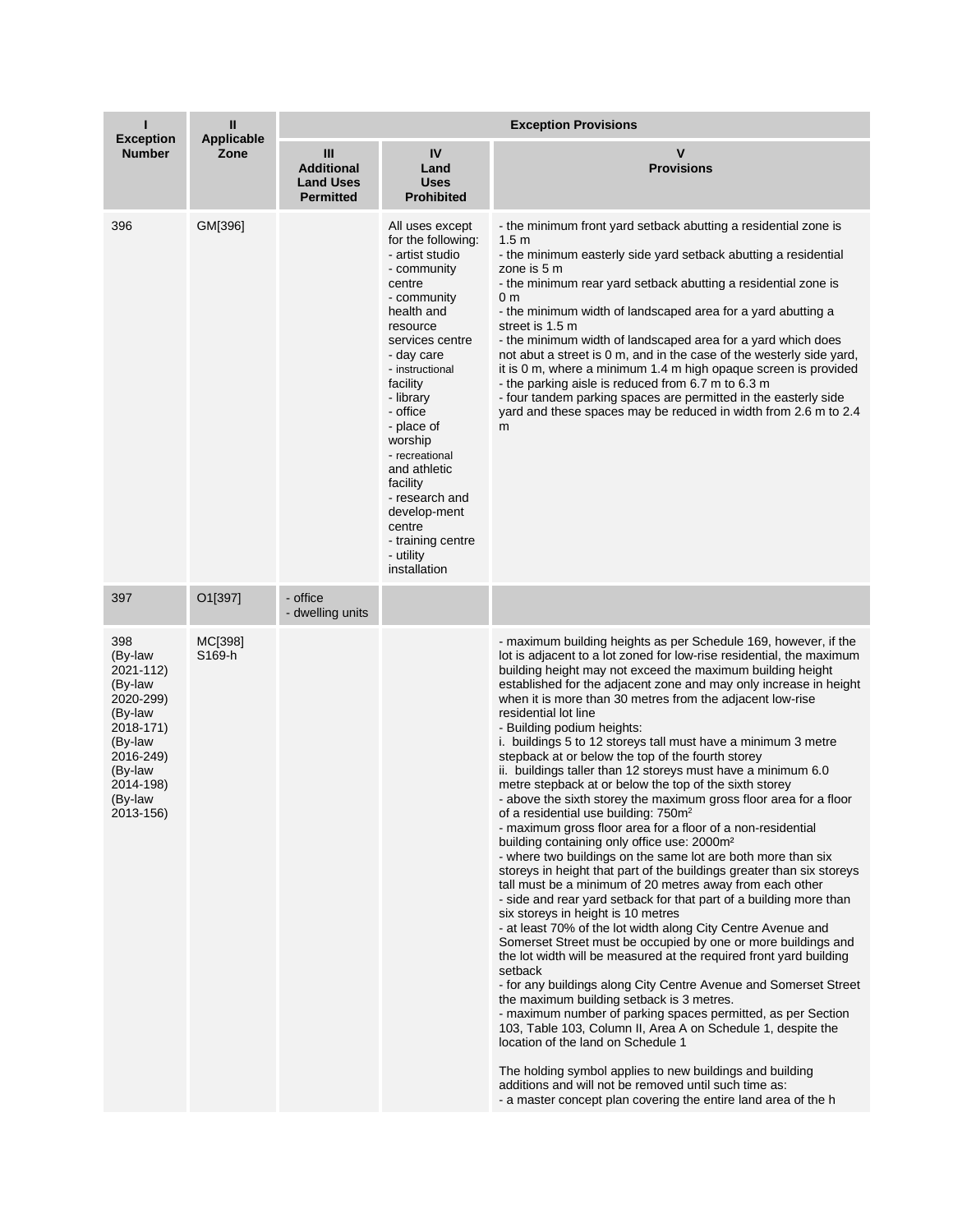| <b>Exception</b><br><b>Number</b> | Ш<br>Applicable<br>Zone | <b>Exception Provisions</b>                                    |                                                |                                                                                                                                                                                                                                                                                                                                                                                      |  |
|-----------------------------------|-------------------------|----------------------------------------------------------------|------------------------------------------------|--------------------------------------------------------------------------------------------------------------------------------------------------------------------------------------------------------------------------------------------------------------------------------------------------------------------------------------------------------------------------------------|--|
|                                   |                         | Ш<br><b>Additional</b><br><b>Land Uses</b><br><b>Permitted</b> | IV<br>Land<br><b>Uses</b><br><b>Prohibited</b> | <b>Provisions</b>                                                                                                                                                                                                                                                                                                                                                                    |  |
|                                   |                         |                                                                |                                                | zoned lands depicting major development blocks, roads and<br>public spaces to be dedicated to the City of Ottawa or private<br>access roads is submitted and approved;<br>- servicing and traffic studies are submitted and approved; and<br>- the execution of a site plan agreement.<br>- storefront industry comprising of a brewery is limited to 2,300 $m2$<br>gross floor area |  |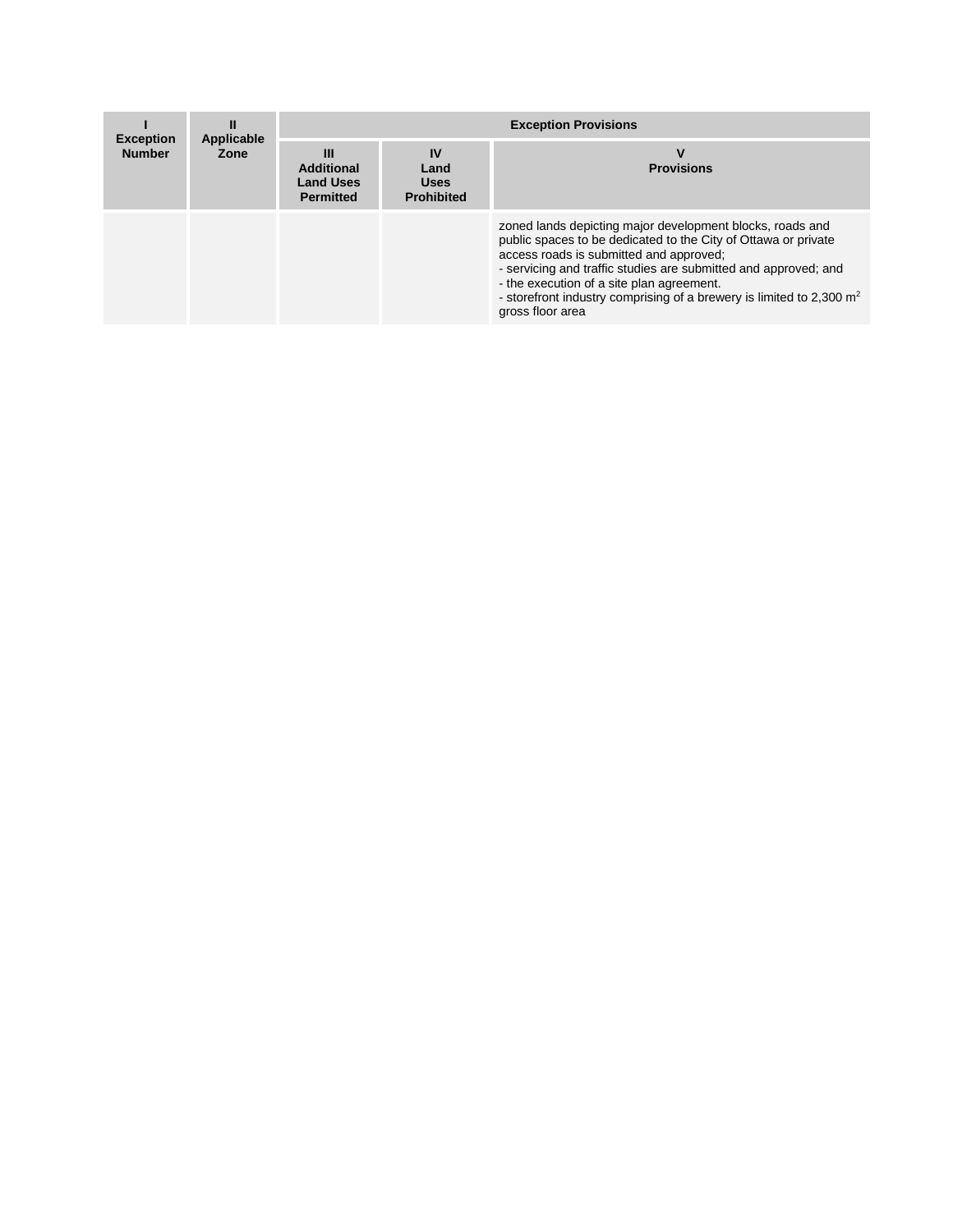|                                                     | Ш<br><b>Applicable</b><br>Zone           | <b>Exception Provisions</b>                                    |                                                |                                                                                                                                                                                                                                                                                                                                                                                                                                                                                                                                                                                                                                                                                                                                                                                                                                                                                                                                                                                                                                                                                                                                                                                                                                                                                                                                                                                                                                                                                                                                                                                                                                                                                                                                                                                                                                                                                                                                                                                                                                                                                                                                                                                                                                                                                                                                                                                                                                                                                                                                                                                                                                                                                                                                                                                                                                                                                                                                                                                                                                                                                                                                           |  |
|-----------------------------------------------------|------------------------------------------|----------------------------------------------------------------|------------------------------------------------|-------------------------------------------------------------------------------------------------------------------------------------------------------------------------------------------------------------------------------------------------------------------------------------------------------------------------------------------------------------------------------------------------------------------------------------------------------------------------------------------------------------------------------------------------------------------------------------------------------------------------------------------------------------------------------------------------------------------------------------------------------------------------------------------------------------------------------------------------------------------------------------------------------------------------------------------------------------------------------------------------------------------------------------------------------------------------------------------------------------------------------------------------------------------------------------------------------------------------------------------------------------------------------------------------------------------------------------------------------------------------------------------------------------------------------------------------------------------------------------------------------------------------------------------------------------------------------------------------------------------------------------------------------------------------------------------------------------------------------------------------------------------------------------------------------------------------------------------------------------------------------------------------------------------------------------------------------------------------------------------------------------------------------------------------------------------------------------------------------------------------------------------------------------------------------------------------------------------------------------------------------------------------------------------------------------------------------------------------------------------------------------------------------------------------------------------------------------------------------------------------------------------------------------------------------------------------------------------------------------------------------------------------------------------------------------------------------------------------------------------------------------------------------------------------------------------------------------------------------------------------------------------------------------------------------------------------------------------------------------------------------------------------------------------------------------------------------------------------------------------------------------------|--|
| <b>Exception</b><br><b>Number</b>                   |                                          | Ш<br><b>Additional</b><br><b>Land Uses</b><br><b>Permitted</b> | IV<br>Land<br><b>Uses</b><br><b>Prohibited</b> | v<br><b>Provisions</b>                                                                                                                                                                                                                                                                                                                                                                                                                                                                                                                                                                                                                                                                                                                                                                                                                                                                                                                                                                                                                                                                                                                                                                                                                                                                                                                                                                                                                                                                                                                                                                                                                                                                                                                                                                                                                                                                                                                                                                                                                                                                                                                                                                                                                                                                                                                                                                                                                                                                                                                                                                                                                                                                                                                                                                                                                                                                                                                                                                                                                                                                                                                    |  |
| 399<br>(By-law<br>2017-302)<br>(By-law<br>2015-190) | MC8 [399]<br>F(2.0)<br>$h^1h^2h^3$ S 135 |                                                                |                                                | 1. The removal of the h <sup>1</sup> holding symbol is subject to the following<br>provisions:<br>(a) approval of a Master Drainage Plan for the entire area<br>encompassed by the Confederation Heights Area Secondary<br>Policy Plan as shown on Schedule N of Section 7.0, Vol. 2A of<br>the Official Plan;<br>(b) acceptance of a master plan for future development of the<br>entire parcel of land bounded by Heron Road, Riverside Drive,<br>the Airport Parkway and Brookfield Road as set out in the<br>Confederation Heights D\Secondary Policy Plan; and<br>(c) acceptance of soils, geotechnical and hydrogeological<br>studies as set out in the Secondary Policy Plan for the lands<br>proposed to be developed that identifies the following:<br>(i) construction techniques and measures to be employed to<br>ensure the maintenance of soil stability, ground water levels and<br>the moisture content of the leda clay,<br>(ii) any soil or ground water contamination and remedial<br>measures that will be employed if contamination exists.<br>2. The removal of the $h^2$ holding symbol is subject to the following<br>provisions:<br>(a) fulfillment of the conditions to be satisfied for the removal of<br>the h1 holding symbol above;<br>(b) acceptance of a market demand study that:<br>(i) confirms the demand for the following permitted uses in excess<br>of 2.790 $m2$<br>- artist studio<br>- bank<br>- bank machine<br>- instructional facility<br>- parking garage<br>- parking lot<br>-payday loan establishment<br>- persona service business<br>- restaurant, full service<br>- restaurant, take-out<br>- retail store<br>- service and repair shop,<br>(ii) confirms that such uses in excess of 2,790 $m2$ will mainly<br>serve the Mixed-Use Centre and the area within 1.4 kilometer<br>radius of the Centre,<br>(iii)confirms that such uses in excess of 2,790 $m2$ will not<br>adversely affect the market viability of the following commercial<br>areas: (1) Riverside Mall located on Ridgewood Avenue east of<br>Riverside Drive (2) Billings Bridge Shopping Centre located at the<br>southwest quadrant of Bank Street and Riverside Drive (3)<br>Rideauview Mall located at the northwest corner of Meadowlands<br>Drive and Price of Wales Drive (4) Hogs Back Plaza located at<br>the southwest corner of Meadowlands Drive and Prince of Wales<br>Drive;<br>3. The removal of the $h3$ holding symbol is subject to the following<br>provisions:<br>(a) fulfillment of the conditions to be satisfied for the removal of<br>the $h_2$ holding symbol;<br>(b) completion of a transportation study to the satisfaction of the<br>City that confirms:<br>(i) traffic generated by the proposed development in conjunction<br>with traffic generated by all existing development within the<br>Mixed-Use Centre will not exceed 35% of the combined capacity<br>of Heron Road, Riverside Drive and the Airport Parkway/ Bronson<br>Avenue,<br>4. Notwithstanding 1. through 3., the holding symbol applies only<br>to uses contained within new development, and does not prohibit |  |